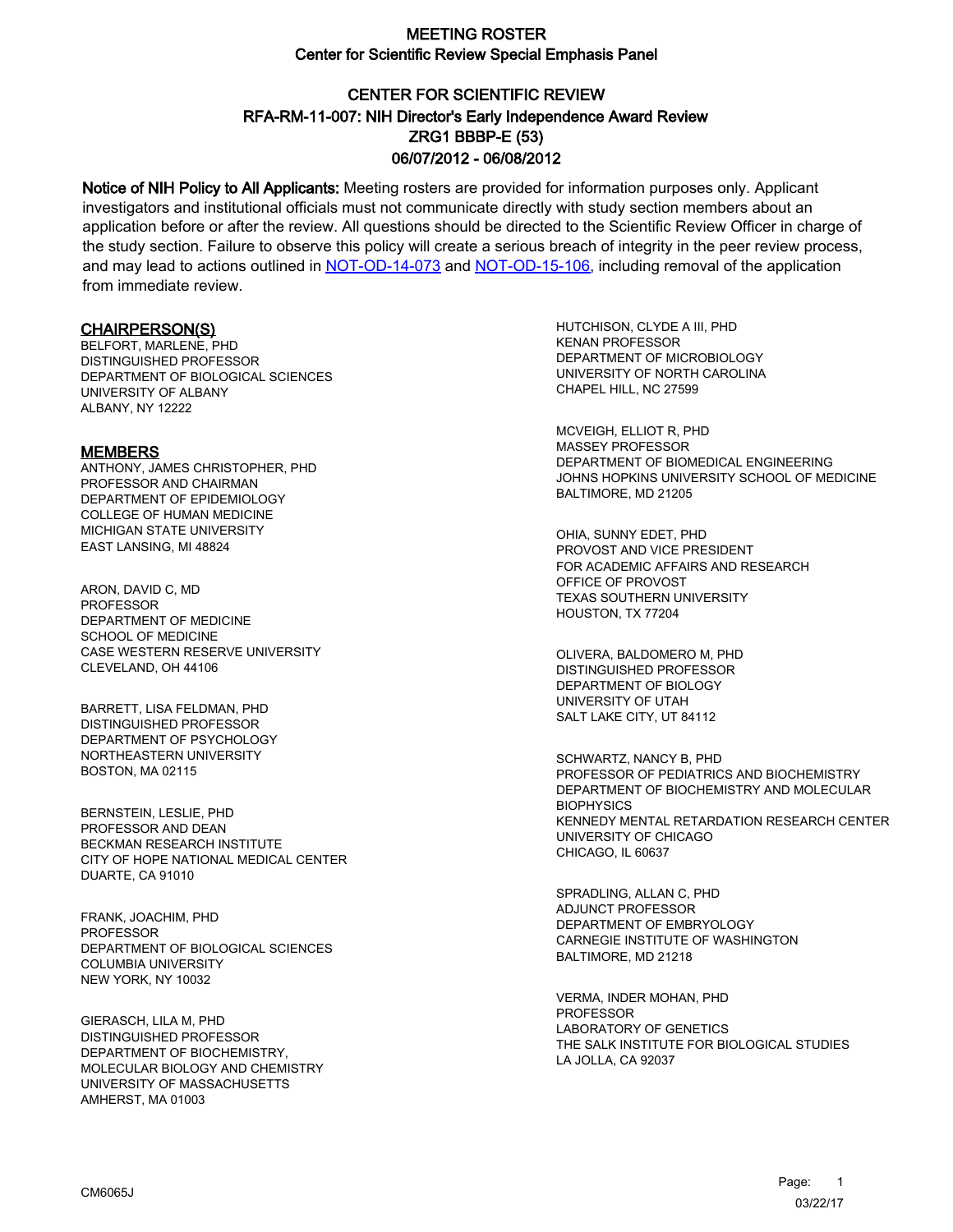# CENTER FOR SCIENTIFIC REVIEW ZRG1 BBBP-E (53) 06/07/2012 - 06/08/2012 RFA-RM-11-007: NIH Director's Early Independence Award Review

Notice of NIH Policy to All Applicants: Meeting rosters are provided for information purposes only. Applicant investigators and institutional officials must not communicate directly with study section members about an application before or after the review. All questions should be directed to the Scientific Review Officer in charge of the study section. Failure to observe this policy will create a serious breach of integrity in the peer review process, and may lead to actions outlined in [NOT-OD-14-073](https://grants.nih.gov/grants/guide/notice-files/NOT-OD-14-073.html) and [NOT-OD-15-106,](https://grants.nih.gov/grants/guide/notice-files/NOT-OD-15-106.html) including removal of the application from immediate review.

#### MAIL REVIEWER(S)

ABBEY, CRAIG KENDALL, PHD ASSOCIATE PROFESSOR DEPARTMENT OF PSYCHOLOGY UNIVERSITY OF CALIFORNIA, SANTA BARBARA SANTA BARBARA, CA 93106

ADAMS, JOHN, PHD PROFESSOR DEPARTMENT OF GLOBAL HEALTH COLLEGE OF PUBLIC HEALTH UNIVERSITY OF SOUTH FLORIDA TAMPA, FL 33612

ADKINS, DEANNA L, PHD ASSISTANT PROFESSOR DEPARTMENT OF NEUROSCIENCES MEDICAL UNIVERSITY OF SOUTH CAROLINA CHARLESTON, SC 29425

ALARCON-RIQUELME, MARTA E, PHD, MD ASSOCIATE MEMBER ARTHRITIS AND IMMUNOLOGY PROGRAM OKLAHOMA MEDICAL RESEARCH FOUNDATION OKLAHOMA CITY, OK 73104

ALBERTSON, DONNA G, PHD **PROFESSOR** DEPARTMENT OF LABORATORY MEDICINE CANCER RESEARCH INSTITUTE HELEN DILLER FAMILY CANCER CENTER UNIVERSITY OF CALIFORNIA, SAN FRANCISCO SAN FRANCISCO, CA 94143

ANDRADE, MARIZA, PHD PROFESSOR DIVISION OF BIOSTATISTICS DEPARTMENT OF HEALTH SCIENCES RESEARCH MAYO CLINIC ROCHESTER, MN 55905

APPELBAUM, PAUL STUART, MD **PROFESSOR** DEPARTMENT OF PSYCHIATRY COLLEGE OF PHYSICIANS AND SURGEONS COLUMBIA UNIVERSITY NEW YORK, NY 10032

AQUADRO, CHARLES F, PHD PROFESSOR DEPARTMENT OF MOLECULAR BIOLOGY AND GENETICS CORNELL UNIVERSITY ITHACA, NY 14853

ARCHER, GORDON LEE, MD PROFESSOR DIVISION OF INFECTIOUS DISEASES MEDICAL COLLEGE OF VIRGINIA VIRGINIA COMMONWEALTH UNIVERSITY RICHMOND, VA 23298

ASKEW, DAVID S, PHD PROFESSOR DEPARTMENT OF PATHOLOGY AND LABORATORY MEDICINE UNIVERSITY OF CINCINNATI CINCINNATI, OH 45267

BACHTROG, DORIS, PHD ASSISTANT PROFESSOR DEPARTMENT OF BIOLOGY UNIVERSITY OF CALIFORNIA, BERKLEY BERKELEY, CA 94720

BACSKAI, BRIAN J, PHD ASSOCIATE PROFESSOR DEPARTMENT OF NEUROLOGY MASSACHUSETTS GENERAL HOSPITAL CHARLESTOWN, MA 02129

BAHRICK, LORRAINE E, PHD **PROFESSOR** DEPARTMENT OF PSYCHOLOGY FLORIDA INTERNATIONAL UNIVERSITY MIAMI, FL 33199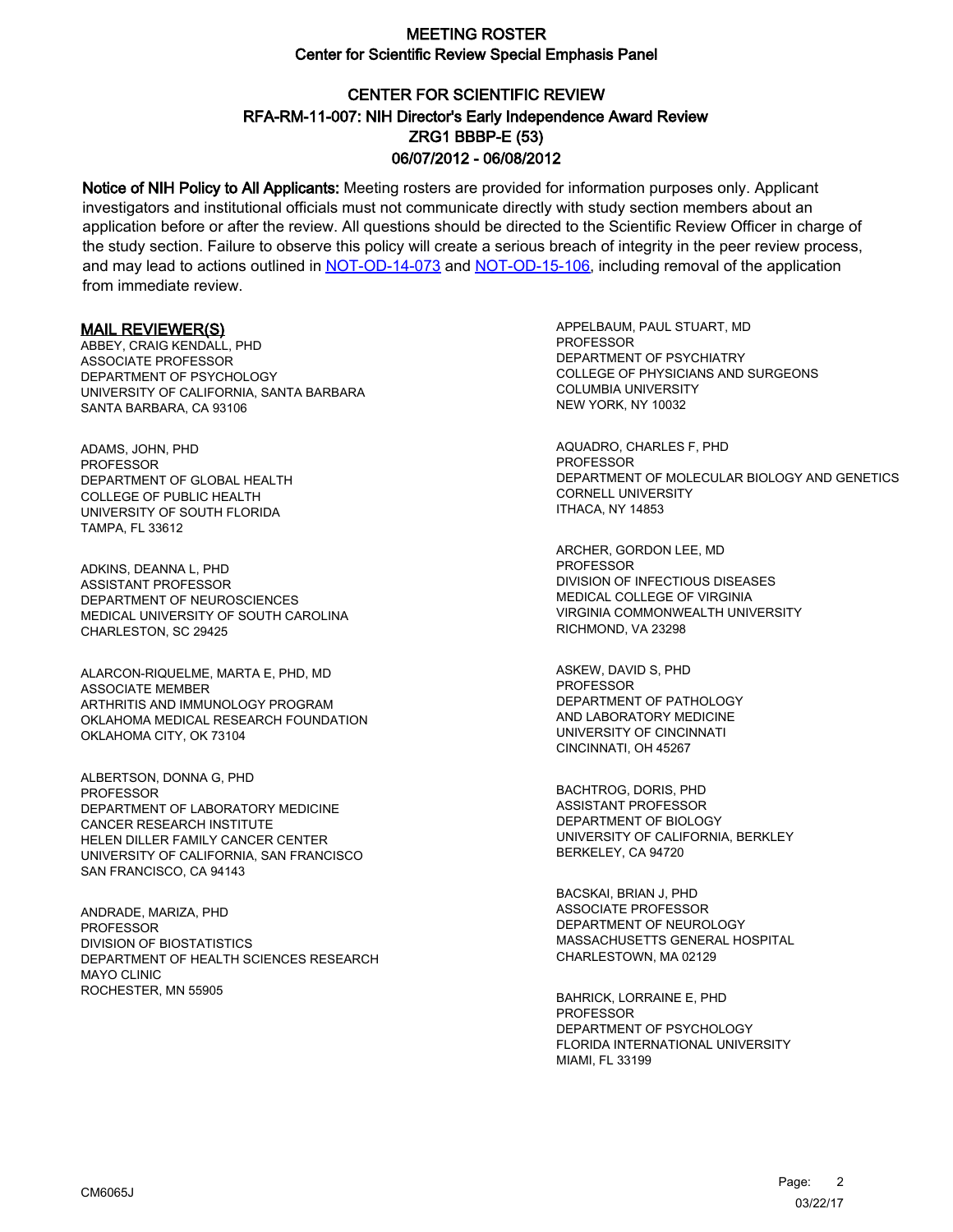# CENTER FOR SCIENTIFIC REVIEW ZRG1 BBBP-E (53) 06/07/2012 - 06/08/2012 RFA-RM-11-007: NIH Director's Early Independence Award Review

Notice of NIH Policy to All Applicants: Meeting rosters are provided for information purposes only. Applicant investigators and institutional officials must not communicate directly with study section members about an application before or after the review. All questions should be directed to the Scientific Review Officer in charge of the study section. Failure to observe this policy will create a serious breach of integrity in the peer review process, and may lead to actions outlined in [NOT-OD-14-073](https://grants.nih.gov/grants/guide/notice-files/NOT-OD-14-073.html) and [NOT-OD-15-106,](https://grants.nih.gov/grants/guide/notice-files/NOT-OD-15-106.html) including removal of the application from immediate review.

BARANOWSKI, TOM, PHD **PROFESSOR** DEPARTMENT OF PEDIATRICS CHILDREN'S NUTRITION RESEARCH CENTER BAYLOR COLLEGE OF MEDICINE HOUSTON, TX 77030

BASKARAN, HARIHARA, PHD ASSISTANT PROFESSOR DEPARTMENT OF CHEMICAL ENGINEERING CASE WESTERN RESERVE UNIVERSITY CLEVELAND, OH 44106

BERGSON, CLARE M, PHD ASSOCIATE PROFESSOR DEPARTMENT OF PHARMACOLOGY AND TOXICOLOGY MEDICAL COLLEGE OF GEORGIA AUGUSTA, GA 30912

BERRY, ROBERT JOHN, MD MEDICAL EPIDEMIOLOGIST BIRTH DEFECTS EPIDEMIOLOGY TEAM NATIONAL CENTER ON BIRTH DEFECTS AND DEVELOPMENTAL DISABILITIES CENTER FOR DISEASE CONTROL ATLANTA, GA 30333

BHAT, ANJANA NARAYAN, PHD ASSISTANT PROFESSOR KINESIOLOGY AND ADJUNCT IN CESPA PSYCHOLOGY PHYSICAL THERAPY PROGRAM UNIVERSITY OF CONNECTICUT STORRS, CT 06269

BHATNAGAR, ARUNI BHATNAGAR, PHD PROFESSOR DIABETES AND OBESITY CENTER UNIVERSITY OF LOUISVILLE LOUISVILLE, KY 40202

BLAU, C. ANTHONY, MD PROFESSOR CO-DIRECTOR - INSTITUTE FOR STEM CELL AND REGENERATIVE MEDICINE DEPARTMENT OF MEDICINE UNIVERSITY OF WASHINGTON SEATTLE, WA 98195

BOLOURI, HAMID, PHD PROFESSOR DIVISON OF HUMAN BIOLOGY FRED HUTCHINSON CANCER RESEARCH CENTER SEATTLE, WA 98109

BOSWORTH, HAYDEN B, PHD ASSOCIATE RESEARCH PROFESSOR CTR FOR HEALTH SERVICES RESEARCH IN PRIMARY CARE, DURHAM VAMC RESEARCH PROFESSOR DUKE UNIVERSITY SCHOOL OF MEDICINE DURHAM, NC 27705

BRENNER, MALCOLM K, MD, PHD DIRECTOR, CENTER FOR CELL AND GENE THERAPY BAYLOR COLLEGE OF MEDICINE HOUSTON, TX 77030

BRISSON, DUSTIN, PHD ASSISTANT PROFESSOR DEPARTMENT OF BIOLOGY UNIVERSITY OF PENNSYLVANIA PHILADELPHIA, PA 19104

BRODY, LAWRENCE, PHD SENIOR INVESTIGATOR NATIONAL HUMAN GENOME RESEARCH INSTITUTE MOLECULAR PATHOGENESIS SECTION NATIONAL INSTITUTES OF HEALTH BETHESDA, MD 20892

BUSH, KAREN, PHD DISTINGUISHED RESEARCH FELLOW DEPARTMENT OF BIOLOGY INDIANA UNIVERSITY BLOOMINGTON BLOOMINGTON, IN 47405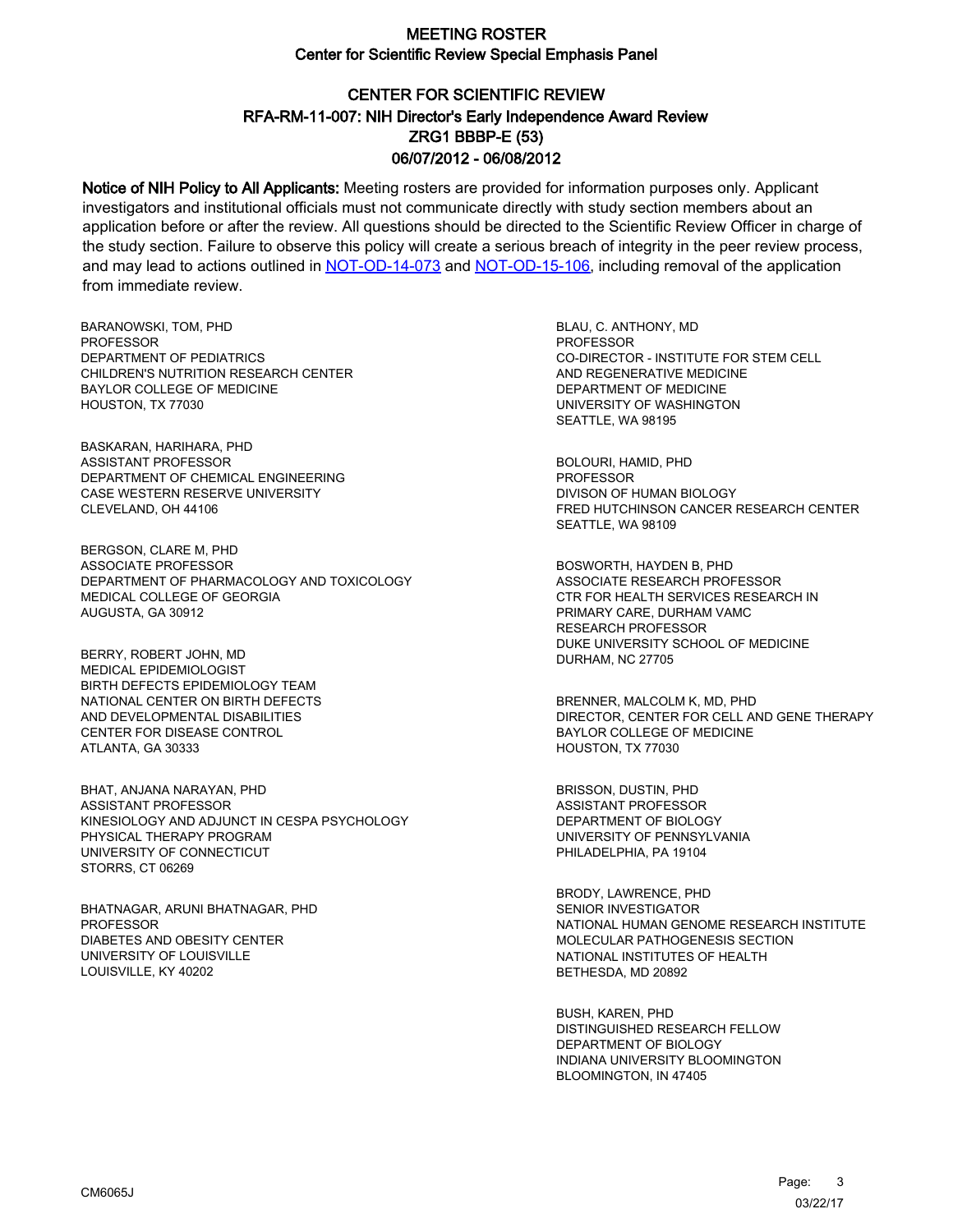# CENTER FOR SCIENTIFIC REVIEW ZRG1 BBBP-E (53) 06/07/2012 - 06/08/2012 RFA-RM-11-007: NIH Director's Early Independence Award Review

Notice of NIH Policy to All Applicants: Meeting rosters are provided for information purposes only. Applicant investigators and institutional officials must not communicate directly with study section members about an application before or after the review. All questions should be directed to the Scientific Review Officer in charge of the study section. Failure to observe this policy will create a serious breach of integrity in the peer review process, and may lead to actions outlined in [NOT-OD-14-073](https://grants.nih.gov/grants/guide/notice-files/NOT-OD-14-073.html) and [NOT-OD-15-106,](https://grants.nih.gov/grants/guide/notice-files/NOT-OD-15-106.html) including removal of the application from immediate review.

CARLSON, JOHN R, PHD **PROFESSOR** DEPARTMENT OF BIOLOGY YALE UNIVERSITY NEW HAVEN, CT 06520

CARNEY, PAUL R, MD PROFESSOR DEPARTMENT OF PEDIATRICS, NEUROLOGY, NEUROSCIENCE AND BIOMEDICAL ENGINEERING COLLEGE OF MEDICINE UNIVERISTY OF FLORIDA GAINESVILLE, FL 32610

CARTER, CAMERON S, MD **PROFESSOR** DEPARTMENT OF PSYCHIATRY AND PSYCHOLOGY IMAGING RESEARCH CENTER UNIVERSITY OF CALIFORNIA DAVIS MEDICAL CENTER SACRAMENTO, CA 95817

CHACHISVILIS, MIRIANAS, PHD ASSOCIATE PROFESSOR LA JOLLA BIOENGINEERING INSTITUTE SAN DIEGO, CA 92121

CHAN, FRANCIS KA-MING, PHD ASSOCIATE PROFESSOR DEPARTMENT OF PATHOLOGY UNIVERSITY OF MASSACHUSETTS MEDICAL SCHOOL WORCESTER, MA 01656

CHANG, EUGENE B, MD MARTIN BOYER PROFESSOR OF MEDICINE DIVISION OF BIOLOGICAL SCIENCES DEPARTMENT OF MEDICINE UNIVERSITY OF CHICAGO CHICAGO, IL 60637

CHANG, HOWARD Y, PHD, MD ASSISTANT PROFESSOR DEPARTMENT OF DERMATOLOGY STANFORD UNIVERSITY SCHOOL OF MEDICINE STANFORD, CA 94305

CHEN, LIANG, PHD ASSISTANT PROFESSOR MOLECULAR AND COMPUTATIONAL BIOLOGY DEPARTMENT OF BIOLOGICAL SCIENCES UNIVERSITY OF SOUTHERN CALIFORNIA LOS ANGELES, CA 90089

CHEREZOV, VADIM GENNADYEVICH, PHD ASSISTANT PROFESSOR DEPARTMENT OF MOLECULAR BIOLOGY THE SCRIPPS RESERCH INSTITUTE LA JOLLA, CA 92037

CHO, MICHAEL, PHD PROFESSOR DEPARTMENT OF BIOENGINEERING UNIVERSITY OF ILLINOIS AT CHICAGO CHICAGO, IL 60607

CHO, RAYMOND Y, MD ASSISTANT PROFESSOR DEPARTMENT OF PSYCHIATRY SCHOOL OF MEDICINE UNIVERSITY OF PITTSBURGH PITTSBURGH, PA 15213

CHUA, STREAMSON C JR, MD, PHD PROFESSOR DEPARTMENT OF MEDICINE ALBERT EINSTEIN COLLEGE OF MEDICINE BRONX, NY 10461

COBB, MELANIE H, PHD PROFESSOR AND DEAN DEPARTMENT OF PHARMACOLOGY UNIVERSITY OF TEXAS SOUTHWESTERN MEDICAL CENTER DALLAS, TX 75390

COLE, GREGORY M, PHD PROFESSOR DEPARTMENTS OF MEDICINE AND NEUROLOGY DAVID GEFFEN SCHOOL OF MEDICINE UNIVERSITY OF CALIFORNIA, LOS ANGELES LOS ANGELES, CA 91343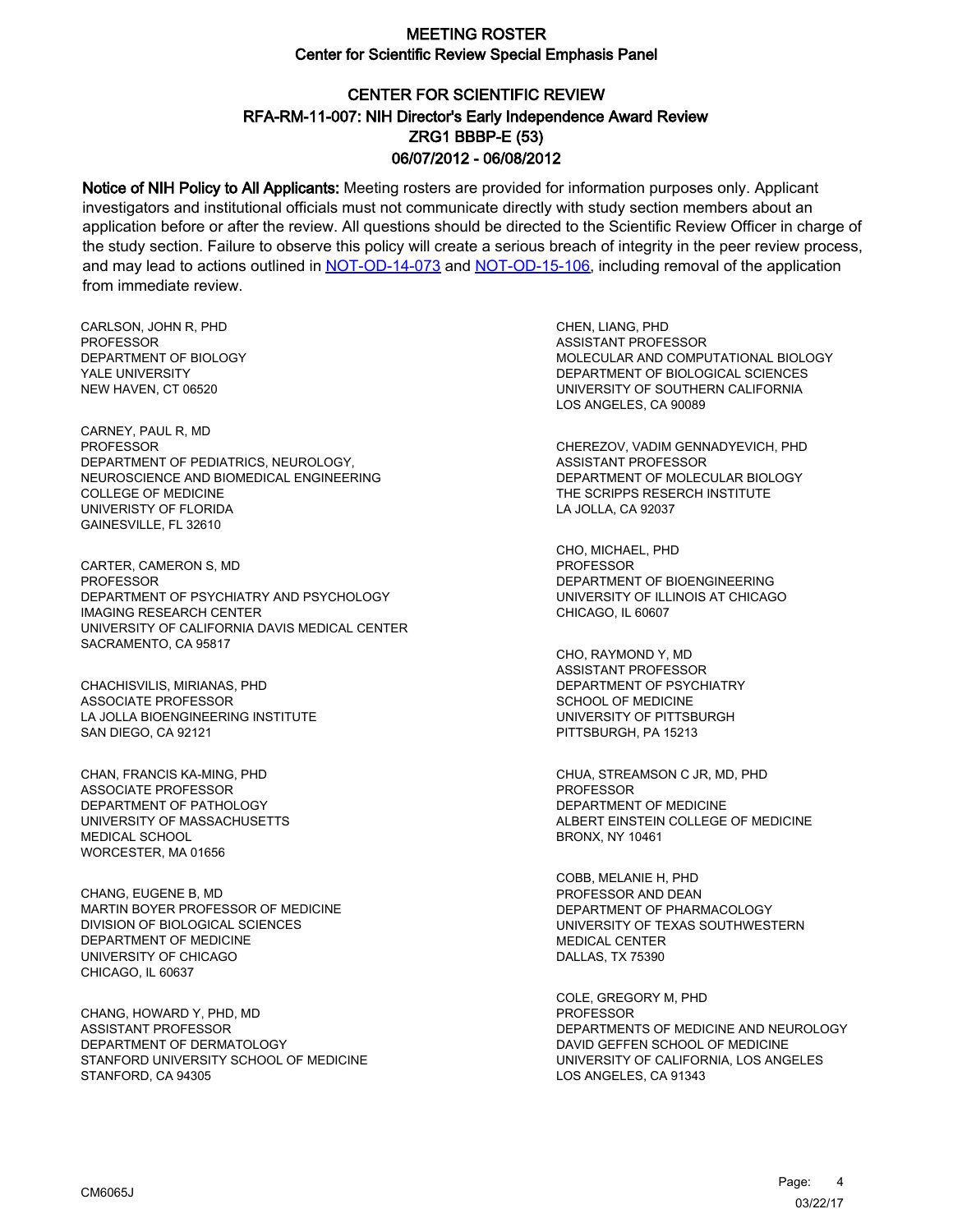# CENTER FOR SCIENTIFIC REVIEW ZRG1 BBBP-E (53) 06/07/2012 - 06/08/2012 RFA-RM-11-007: NIH Director's Early Independence Award Review

Notice of NIH Policy to All Applicants: Meeting rosters are provided for information purposes only. Applicant investigators and institutional officials must not communicate directly with study section members about an application before or after the review. All questions should be directed to the Scientific Review Officer in charge of the study section. Failure to observe this policy will create a serious breach of integrity in the peer review process, and may lead to actions outlined in [NOT-OD-14-073](https://grants.nih.gov/grants/guide/notice-files/NOT-OD-14-073.html) and [NOT-OD-15-106,](https://grants.nih.gov/grants/guide/notice-files/NOT-OD-15-106.html) including removal of the application from immediate review.

COMINELLI, FABIO, MD, PHD PROFESSOR OF IMMUNOLOGY, VICE CHAIR FOR ACADEMIC AFFAIRS, PEDIATRICS DIVISION OF GASTROENTEROLOGY AND LIVER DISEASE CASE WESTERN RESERVE UNIVERSITY CLEVELAND, OH 44106

CONANT, LISA L, PHD ASSISTANT PROFESSOR DEPARTMENT OF NEUROLOGY MEDICAL COLLEGE OF WISCONSIN MILWAUKEE, WI 53226

CONGER, RAND DONALD, PHD PROFESSOR AND DIRECTOR HUMAN DEVELOPMENT AND FAMILY STUDIES UNIVERSITY OF CALIFORNIA AT DAVIS DAVIS, CA 95616

CONSTANTINO, JOHN N, MD BLANCHE F. ITTLESON PROFESSOR DEPARTMENT OF PSYCHIATRY AND PEDIATRICS WASHINGTON UNIVERSITY SCHOOL OF MEDICINE SAINT LOUIS, MO 63110

COONEY, KATHLEEN A, MD PROFESSOR DEPARTMENTS OF INTERNAL MEDICINE AND UROLOGY UNIVERSITY OF MICHIGAN MEDICAL SCHOOL ANN ARBOR, MI 48109

COREY, DAVID P, PHD PROFESSOR DEPARTMENT OF NEUROBIOLOGY HARVARD MEDICAL SCHOOL BOSTON, MA 02114

CORSI, KAREN F, SCD ASSOCIATE PROFESSOR DEPARTMENT OF PSYCHIATRY SCHOOL OF MEDICINE UNIVERSITY OF COLORADO, DENVER DENVER, CO 80206

CRAINICEANU, CIPRIAN M, PHD ASSOCIATE PROFESSOR DEPARTMENT OF BIOSTATISTICS BLOOMBERG SCHOOL OF PUBLIC HEALTH JOHNS HOPKINS UNIVERSITY BALTIMORE, MD 21205

CUTTING, LAURIE E, PHD PATRICIA AND RHODES HART ASSOCIATE PROFESSOR KENNEDY CENTER VANDERBILT UNIVERSITY NASHVILLE, TN 37203

D'ALESSIO, DAVID A, MD PROFESSOR DIVISION OF ENDOCRINOLOGY AND METABOLISM UNIVERSITY OF CINCINNATI CINCINNATI, OH 45217

D'AMORE, PATRICIA ANN, PHD SENIOR SCIENTIST AND PROFESSOR SCHEPENS EYE RESEARCH INSTITUTE HARVARD MEDICAL SCHOOL BOSTON, MA 02114

DESIMONE, JOSEPH M, PHD CHANCELLOR'S EMINENT PROFESSOR OF CHEMISTRY DEPARTMENT OF CHEMISTRY UNIVERSITY OF NORTH CAROLINA AT CHAPEL HILL CHAPEL HILL, NC 27599

DIGNAN, MARK B, PHD PROFESSOR PREVENTION RESEARCH CENTER DEPARTMENT OF INTERNAL MEDICINE MARKEY CANCER CENTER UNIVERSITY OF KENTUCKY LEXINGTON, KY 40536

DIWADKAR, VAIBHAV A, PHD ASSISTANT PROFESSOR DEPARTMENT OF PSYCHIATRY WAYNE STATE UNIVERSITY SCHOOL OF MEDICINE DETROIT, MI 48201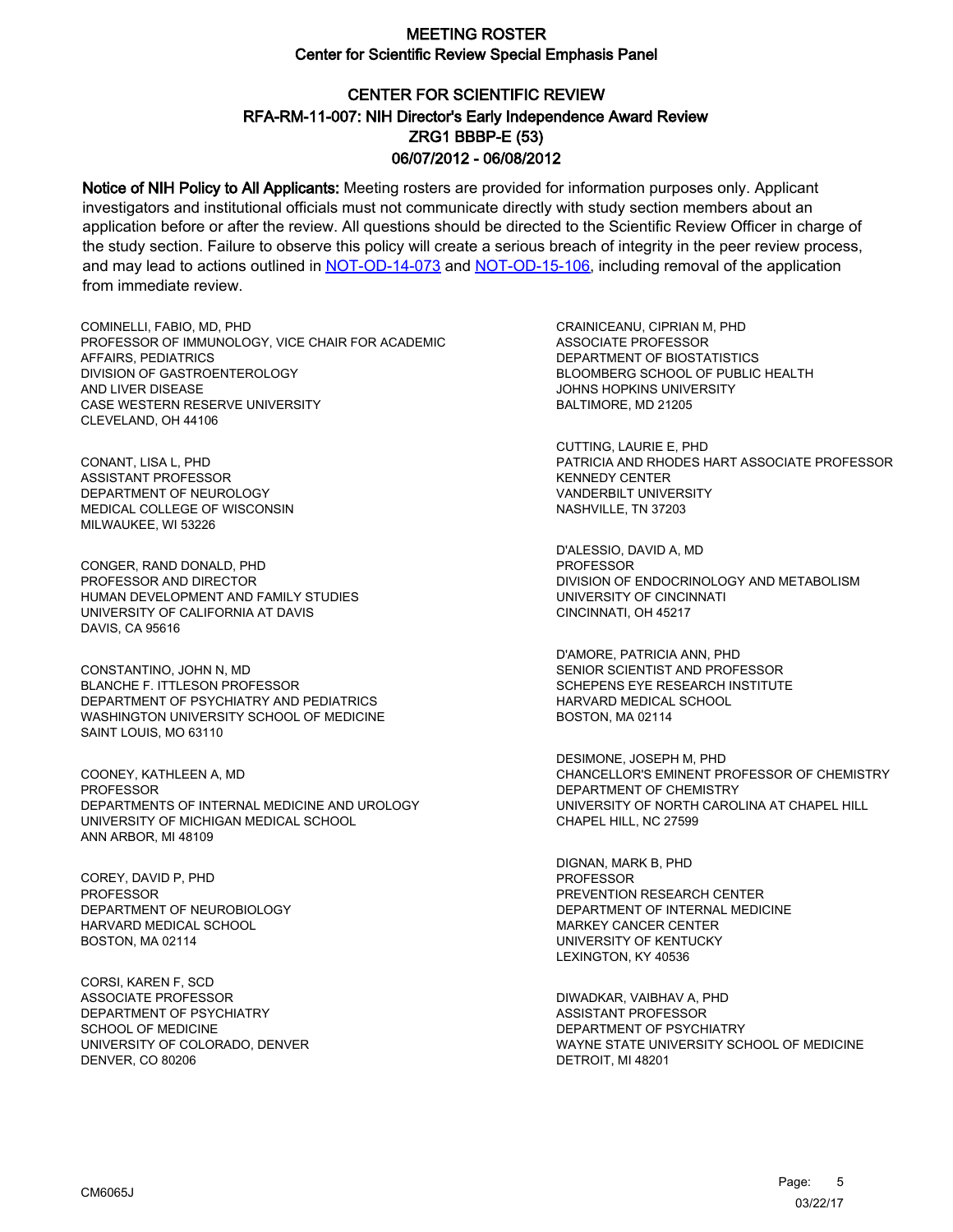# CENTER FOR SCIENTIFIC REVIEW ZRG1 BBBP-E (53) 06/07/2012 - 06/08/2012 RFA-RM-11-007: NIH Director's Early Independence Award Review

Notice of NIH Policy to All Applicants: Meeting rosters are provided for information purposes only. Applicant investigators and institutional officials must not communicate directly with study section members about an application before or after the review. All questions should be directed to the Scientific Review Officer in charge of the study section. Failure to observe this policy will create a serious breach of integrity in the peer review process, and may lead to actions outlined in [NOT-OD-14-073](https://grants.nih.gov/grants/guide/notice-files/NOT-OD-14-073.html) and [NOT-OD-15-106,](https://grants.nih.gov/grants/guide/notice-files/NOT-OD-15-106.html) including removal of the application from immediate review.

DORMITZER, PHILIP R, MD, PHD **HFAD** VIRAL VACCINE RESEARCH NOVARTIS VACCINES CAMBRIDGE, MA 02139

ENGLER, ADAM JEFFREY, PHD ASSISTANT PROFESSOR DEPARTMENT OF BIOENGINEERING UNIVERSITY OF CALIFORNIA, SAN DIEGO LA JOLLA, CA 92093

ENIKOLOPOV, GRIGORI N, PHD ASSOCIATE PROFESSOR DEPARTMENT OF NEUROBIOLOGY AND GENETICS COLD SPRING HARBOR LABORATORY COLD SPRING HARBOR, NY 11724

FEINGOLD, ELEANOR, PHD **PROFESSOR** DEPARTMENT OF HUMAN GENETICS UNIVERSITY OF PITTSBURGH PITTSBURGH, PA 15260

FERRERA, VINCENT P, PHD ASSISTANT PROFESSOR DEPARTMENT OF PSYCHIATRY COLUMBIA UNIVERSITY NEW YORK, NY 10032

FIELD, ALISON E, SCD ASSOCIATE PROFESSOR DIVISION OF ADOLESCENT MEDICINE CHILDREN'S HOSPITAL BOSTON BOSTON, MA 02115

FIELD, LOREN J, PHD **PROFESSOR** DEPARTMENT OF MEDICINE CANCER RESEARCH INSTITUTE INDIANA UNIVERSITY INDIANAPOLIS, IN 46202

FINGERLIN, TASHA E, PHD ASSISTANT PROFESSOR DEPARTMENT OF EPIDEMIOLOGY, BIOSTATISTICS AND INFORMATICS COLORADO SCHOOL OF PUBLIC HEALTH UNIVERSITY OF COLORADO, DENVER AURORA, CO 80045

FISHER, CELIA B, PHD DIRECTOR, CENTER FOR ETHICS EDUCATION PROFESSOR, DEPARTMENT OF PSYCHOLOGY MARIE WARD DOTY UNIVERSITY CHAIR FORDHAM UNIVERSITY BRONX, NY 10458

FLANO, EMILIO, PHD ASSISTANT PROFESSOR CENTER FOR VACCINES AND IMMUNITY THE RESEARCH INSTITUTE AT NATIONWIDE CHILDREN'S HOSPITAL OHIO STATE UNIVERSITY COLUMBUS, OH 43205

FORTINSKY, RICHARD H, PHD PROFESSOR PHYSICIANS HEALTH SERVICES CHAIR IN GERIATRICS AND GERONTOLOGY UNIVERSITY OF CONNECTICUT HEALTH CENTER FARMINGTON, CT 06030

FRITZ, STACY LYNNE, PHD ASSISTANT PROFESSOR DEPARTMENT OF PHYSICAL THERAPY UNIVERSITY OF SOUTH CAROLINA AT COLUMBIA COLUMBIA, SC 29203

FULTON, AMY, PHD PROFESSOR, PATHOLOGY AND ONCOLOGY DEPARTMENT OF PATHOLOGY SCHOOL OF MEDICINE UNIVERSITY OF MARYLAND BALTIMORE, MD 21201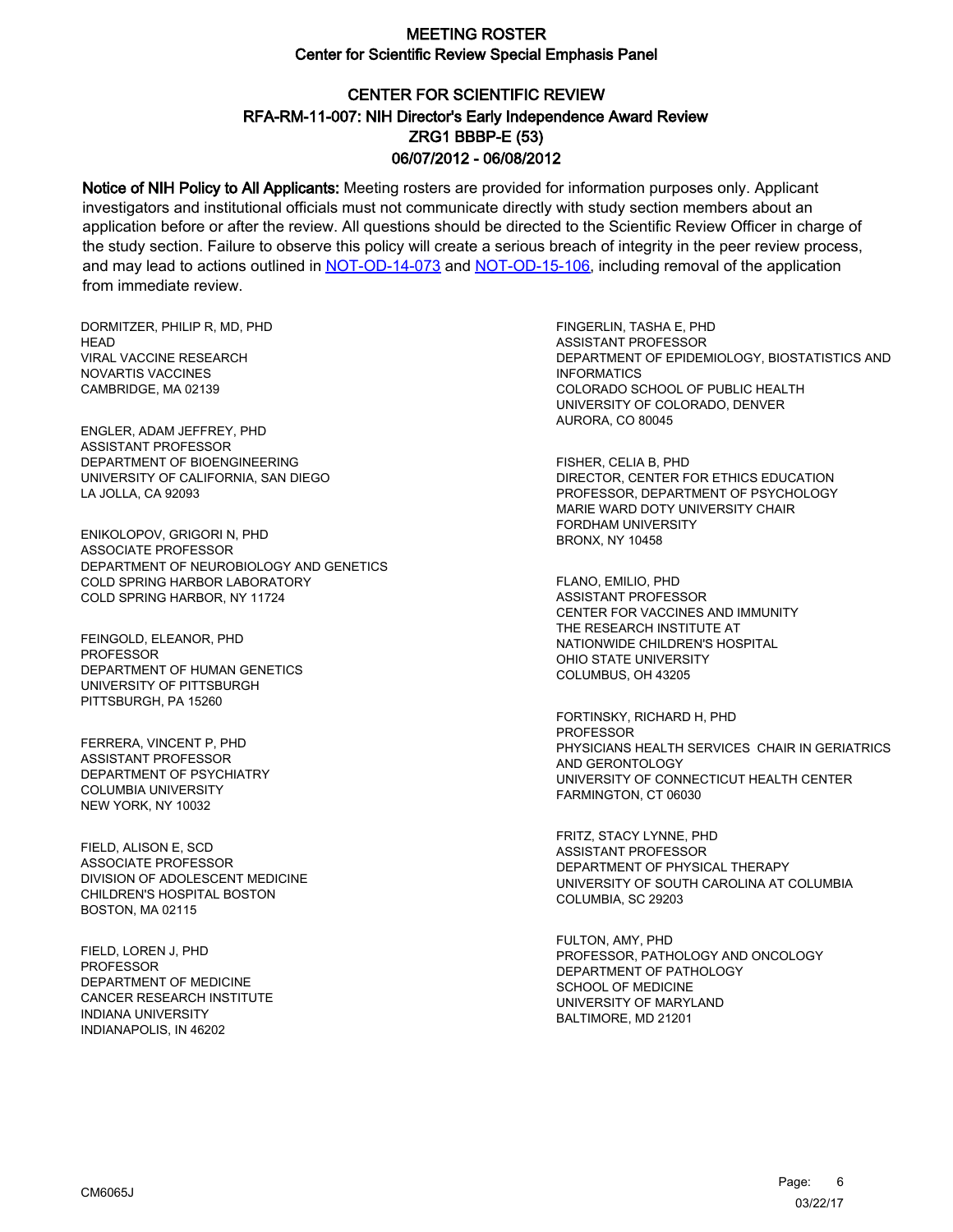# CENTER FOR SCIENTIFIC REVIEW ZRG1 BBBP-E (53) 06/07/2012 - 06/08/2012 RFA-RM-11-007: NIH Director's Early Independence Award Review

Notice of NIH Policy to All Applicants: Meeting rosters are provided for information purposes only. Applicant investigators and institutional officials must not communicate directly with study section members about an application before or after the review. All questions should be directed to the Scientific Review Officer in charge of the study section. Failure to observe this policy will create a serious breach of integrity in the peer review process, and may lead to actions outlined in [NOT-OD-14-073](https://grants.nih.gov/grants/guide/notice-files/NOT-OD-14-073.html) and [NOT-OD-15-106,](https://grants.nih.gov/grants/guide/notice-files/NOT-OD-15-106.html) including removal of the application from immediate review.

GAGE, TIMOTHY B, PHD **PROFESSOR** DEPARTMENT OF ANTHROPOLOGY STATE UNIVERSITY OF NEW YORK AT ALBANY ALBANY, NY 12222

GALASKO, DOUGLAS R, MD ASSOCIATE PROFESSOR DEPARTMENT OF NEUROLOGY UNIVERSITY OF CALIFORNIA, SAN DIEGO LA JOLLA, CA 92093

GALLO, RICHARD L, MD, PHD PROFESSOR AND CHIEF DEPARTMENTS OF MEDICINE AND PEDIATRICS SCHOOL OF MEDICINE UNIVERSITY OF CALIFORNIA-SAN DIEGO SAN DIEGO, CA 92093

GARRY, ROBERT F JR, PHD PROFESSOR/ASSISTANT DEAN DEPARTMENT OF MICROBIOLOGY AND IMMUNOLOGY TULANE UNIVERSITY NEW ORLEANS, LA 70112

GEMMA, CARMELINA, PHD RESEARCH ASSOCIATE PROFESSOR ANESTHESIOLOGY AND PAIN MEDICINE UNIVERSITY OF WASHINGTON SEATTLE, WA 98104

GHANDEHARI, HAMID, PHD PROFESSOR DEPARTMENT OF PHARMACEUTICS AND PHARMACEUTICAL CHEMISTRY, AND BIOENGINEERING CO-DIRECTOR, NANO INSTITUTE OF UTAH UNIVERSITY OF UTAH SALT LAKE CITY, UT 84108

GLAHN, DAVID C, PHD ASSOCIATE PROFESSOR DEPARTMENT OF PSYCHIATRY YALE UNIVERSITY SCHOOL OF MEDICINE NEW HAVEN, CT 06520

GLIMCHER, PAUL W, PHD **PROFESSOR** CENTER FOR NEURAL SCIENCE NEW YORK UNIVERSITY NEW YORK, NY 10003

GOLDBERG, JEFFREY L, MD, PHD ASSOCIATE PROFESSOR DEPARTMENT OF OPHTHALMOLOGY BASCOM PALMER EYE INSTITUTE UNIVERSITY OF MIAMI SCHOOL OF MEDICINE MIAMI, FL 33136

GOLDINGER, STEPHEN D, PHD PROFESSOR DEPARTMENT OF PSYCHOLOGY ARIZONA STATE UNIVERSITY TEMPE, AZ 85287

GOLEVA, ELENA, PHD ASSISTANT PROFESSOR NATIONAL JEWISH MEDICAL AND RESEARCH CENTER DENVER, CO 80206

GOLLNICK, SANDRA O, PHD MEMBER DEPARTMENT OF CELL STRESS BIOLOGY ROSWELL PARK CANCER INSTITUTE BUFFALO, NY 14263

GOMER, CHARLES JOSEPH, PHD PROFESSOR DEPARTMENTS OF PEDIATRICS AND RADIATION ONCOLOGY CHILDREN'S HOSPITAL LOS ANGELES UNIVERSITY OF SOUTHERN CALIFORNIA LOS ANGELES, CA 90027

GORDON, MARCIA N, PHD PROFESSOR DEPARTMENT OF MOLECULAR PHARMACOLOGY AND PHYSIOLOGY UNIVERSITY OF SOUTH FLORIDA TAMPA, FL 33612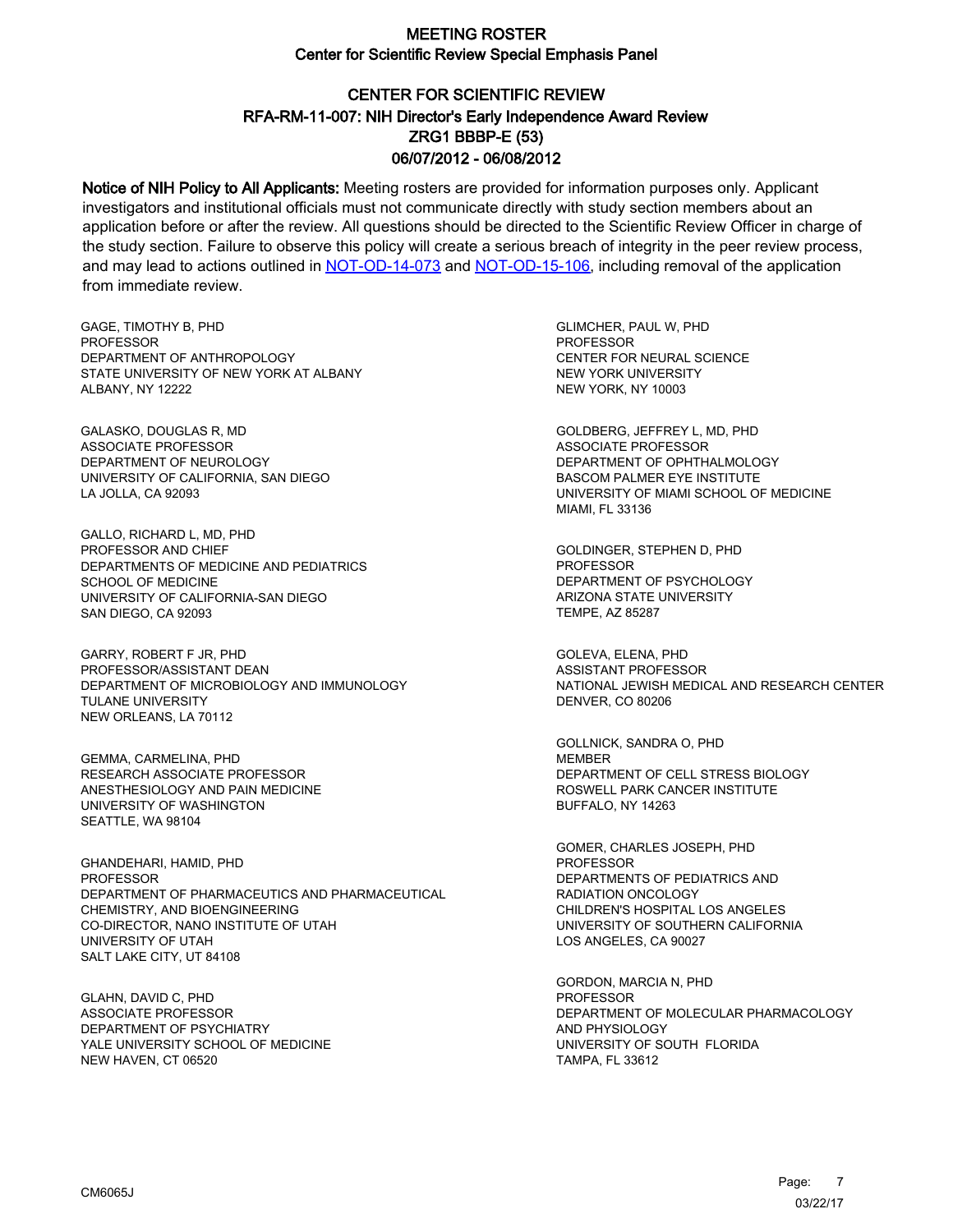# CENTER FOR SCIENTIFIC REVIEW ZRG1 BBBP-E (53) 06/07/2012 - 06/08/2012 RFA-RM-11-007: NIH Director's Early Independence Award Review

Notice of NIH Policy to All Applicants: Meeting rosters are provided for information purposes only. Applicant investigators and institutional officials must not communicate directly with study section members about an application before or after the review. All questions should be directed to the Scientific Review Officer in charge of the study section. Failure to observe this policy will create a serious breach of integrity in the peer review process, and may lead to actions outlined in [NOT-OD-14-073](https://grants.nih.gov/grants/guide/notice-files/NOT-OD-14-073.html) and [NOT-OD-15-106,](https://grants.nih.gov/grants/guide/notice-files/NOT-OD-15-106.html) including removal of the application from immediate review.

GORSKI, JACK A, PHD SENIOR INVESTIGATOR BLOOD RESEARCH INSTITUTE BLOOD CENTER OF WISCONSIN MILWAUKEE, WI 53226

GREENFIELD, JOHN L JR, PHD, MD PROFESSOR AND CHAIR DEPARTMENT OF NEUROLOGY UNIVERSITY OF ARKANSAS FOR MEDICAL SCIENCES LITTLE ROCK, AR 72205

GRILL, WARREN M, PHD PROFESSOR DEPARTMENT OF BIOMEDICAL ENGINEERING DUKE UNIVERSITY DURHAM, NC 27708

GRISHAM, MATTHEW B, PHD **PROFESSOR** DEPARTMENT OF MOLECULAR AND CELLULAR PHYSIOLOGY LOUISIANA STATE UNIVERSITY HEALTH SCIENCES SHREVEPORT, LA 71130

GROTEWOLD, ERICH, PHD PROFESSOR DEPARTMENT OF PLANT BIOLOGY OHIO STATE UNIVERSITY COLUMBUS, OH 43210

GUSTAFSSON, ASA B, PHD ASSOCIATE PROFESSOR SKAGGS SCHOOL OF PHARMACY AND PHARMACEUTICAL SCIENCES UNIVERSITY OF CALIFORNIA, SAN DIEGO LA JOLLA, CA 92182

HABERMAN, ANN M, PHD ASSISTANT PROFESSOR DEPARTMENT OF LABORATORY MEDICINE YALE UNIVERSITY SCHOOL OF MEDICINE NEW HAVEN, CT 06520

HAIGIS, MARCIA, PHD ASSISTANT PROFESSOR DEPARTMENT OF PATHOLOGY HARVARD MEDICAL SCHOOL BOSTON, MA 02115

HALDAR, KASTURI, PHD PROFESSOR DEPARTMENT OF BIOLOGICAL SCIENCES UNIVERSITY OF NOTRE DAME NOTRE DAME , IN 46556

HARRINGTON, MICHAEL GORDON, MRCP, MD **PROFESSOR** MOLECULAR NEUROLOGY PROGRAM HUNTINGTON MEDICAL RESEARCH INSTITUTES PASADENA, CA 91101

HEINE, JOHN J, PHD ASSISTANT PROFESSOR DEPARTMENT OF MEDICINE UNIVERSITY OF SOUTH FLORIDA TAMPA, FL 33612

HELLER, STEFAN, PHD ASSOCIATE PROFESSOR DEPARTMENT OF OTOLARYNGOLOGY SCHOOL OF MEDICINE STANFORD UNIVERSITY STANFORD, CA 94035

HENKE, CRAIG A, MD ASSOCIATE PROFESSOR PULMONARY AND CRITICAL CARE DIVISION DEPARTMENT OF MEDICINE UNIVERSITY OF MINNESOTA MEDICAL SCHOOL MINNEAPOLIS, MN 55455

HEVNER, ROBERT F, MD, PHD PROFESSOR DEPARTMENT OF NEUROLOGICAL SURGERY SEATTLE CHILDREN'S RESEARCH INSTITUTE UNIVERSITY OF WASHINGTON SEATTLE, WA 98101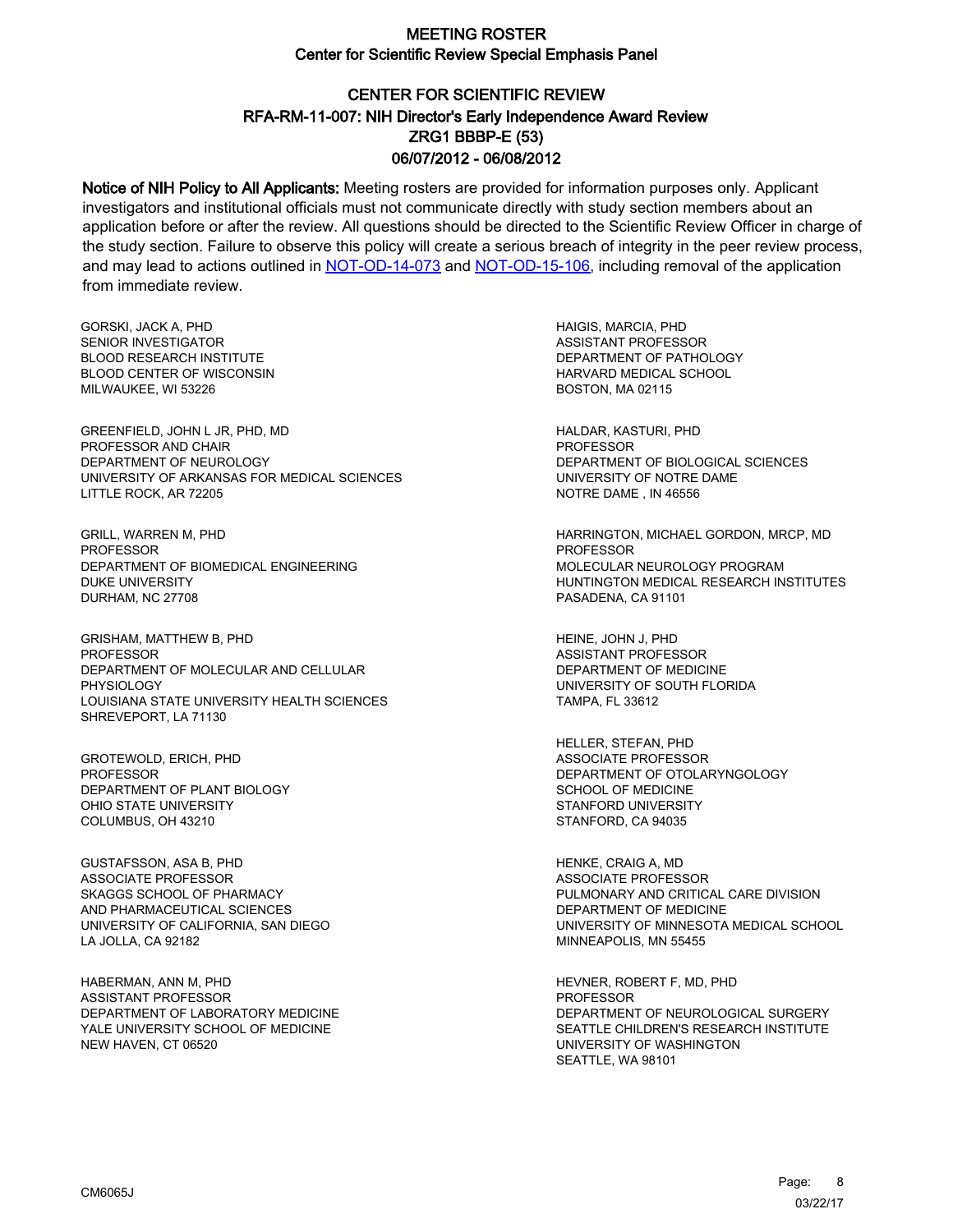# CENTER FOR SCIENTIFIC REVIEW ZRG1 BBBP-E (53) 06/07/2012 - 06/08/2012 RFA-RM-11-007: NIH Director's Early Independence Award Review

Notice of NIH Policy to All Applicants: Meeting rosters are provided for information purposes only. Applicant investigators and institutional officials must not communicate directly with study section members about an application before or after the review. All questions should be directed to the Scientific Review Officer in charge of the study section. Failure to observe this policy will create a serious breach of integrity in the peer review process, and may lead to actions outlined in [NOT-OD-14-073](https://grants.nih.gov/grants/guide/notice-files/NOT-OD-14-073.html) and [NOT-OD-15-106,](https://grants.nih.gov/grants/guide/notice-files/NOT-OD-15-106.html) including removal of the application from immediate review.

HEWETT, TIMOTHY E, PHD ASSOCIATE PROFESSOR SPORTS MEDICINE RESEARCH CINCINNATI CHILDREN'S HOSPITAL MEDICAL CENTER OHIO STATE UNIVERSITY COLUMBUS, OH 43221

HICKMAN, JAMES J, PHD PROFESSOR NANOSCIENCE TECHNOLOGY CENTER, CHEMISTRY, BIOMOLECULAR SCIENCE AND ELECTRICAL ENGINEERING UNIVERSITY OF CENTRAL FLORIDA ORLANDO, FL 32826

HILLE, BERTIL, PHD **PROFESSOR** DEPARTMENT OF PHYSIOLOGY AND BIOPHYSICS UNIVERSITY OF WASHINGTON SEATTLE, WA 98195

HIRSCHI, KAREN K, PHD ASSOCIATE PROFESSOR CENTER FOR CELL AND GENE THERAPY BAYLOR COLLEGE OF MEDICINE HOUSTON, TX 77030

HOWARD, DAVID H, PHD ASSISTANT PROFESSOR DEPARTMENT OF HEALTH POLICY AND MANAGEMENT ROLLINS SCHOOL OF PUBLIC HEALTH EMORY UNIVERSITY ATLANTA, GA 30322

HSIEH, JENNY, PHD ASSISTANT PROFESSOR DEPARTMENT OF MOLECULAR BIOLOGY UNIVERSITY OF TEXAS SOUTHWESTERN MEDICAL CENTER DALLAS, TX 75390

HUFFNAGLE, GARY B, PHD PROFESSOR DIVISION OF PULMONARY AND CRITICAL CARE MEDICINE DEPARTMENT OF INTERNAL MEDICINE UNIVERSITY OF MICHIGAN MEDICAL SCHOOL ANN ARBOR, MI 48109

HUMMER, ROBERT A, PHD DIRECTOR, POPULATION RESEARCH CENTER POPULATION RESEARCH CENTER UNIVERSITY OF TEXAS AT AUSTIN AUSTIN, TX 78712

HUNTER, SHARON K, PHD ASSISTANT PROFESSOR DEPARTMENT OF PSYCHIATRY UNIVERSITY OF COLORADO HEALTH SCIENCE CENTER DENVER, CO 80262

HURLEY, THOMAS D, PHD **PROFESSOR** DEPARTMENT OF BIOCHEMISTRY AND MOLECULAR BIOLOGY INDIANA UNIVERSITY SCHOOL OF MEDICINE INDIANAPOLIS, IN 46202

IMPERIALI, BARBARA, PHD PROFESSOR DEPARTMENT OF CHEMISTRY MASSACHUSETTS INSTITUTE OF TECHNOLOGY CAMBRIDGE, MA 02139

INGERSOLL, KAREN S, PHD ASSOCIATE PROFESSOR DEPARTMENT OF PSYCHIATRY AND NEUROBEHAVIORAL SCIENCES UNIVERSITY OF VIRGINIA CHARLOTTESVILLE , VA 22911

IVERSON, JANA M, PHD ASSOCIATE PROFESSOR DEPARTMENT OF PSYCHOLOGY UNIVERSITY OF PITTSBURGH PITTSBURGH, PA 15260

JEMMOTT, JOHN BARTON III, PHD **PROFESSOR** ANNENBERG SCHOOL FOR COMMUNICATION UNIVERSITY OF PENNSYLVANIA PHILADELPHIA, PA 19104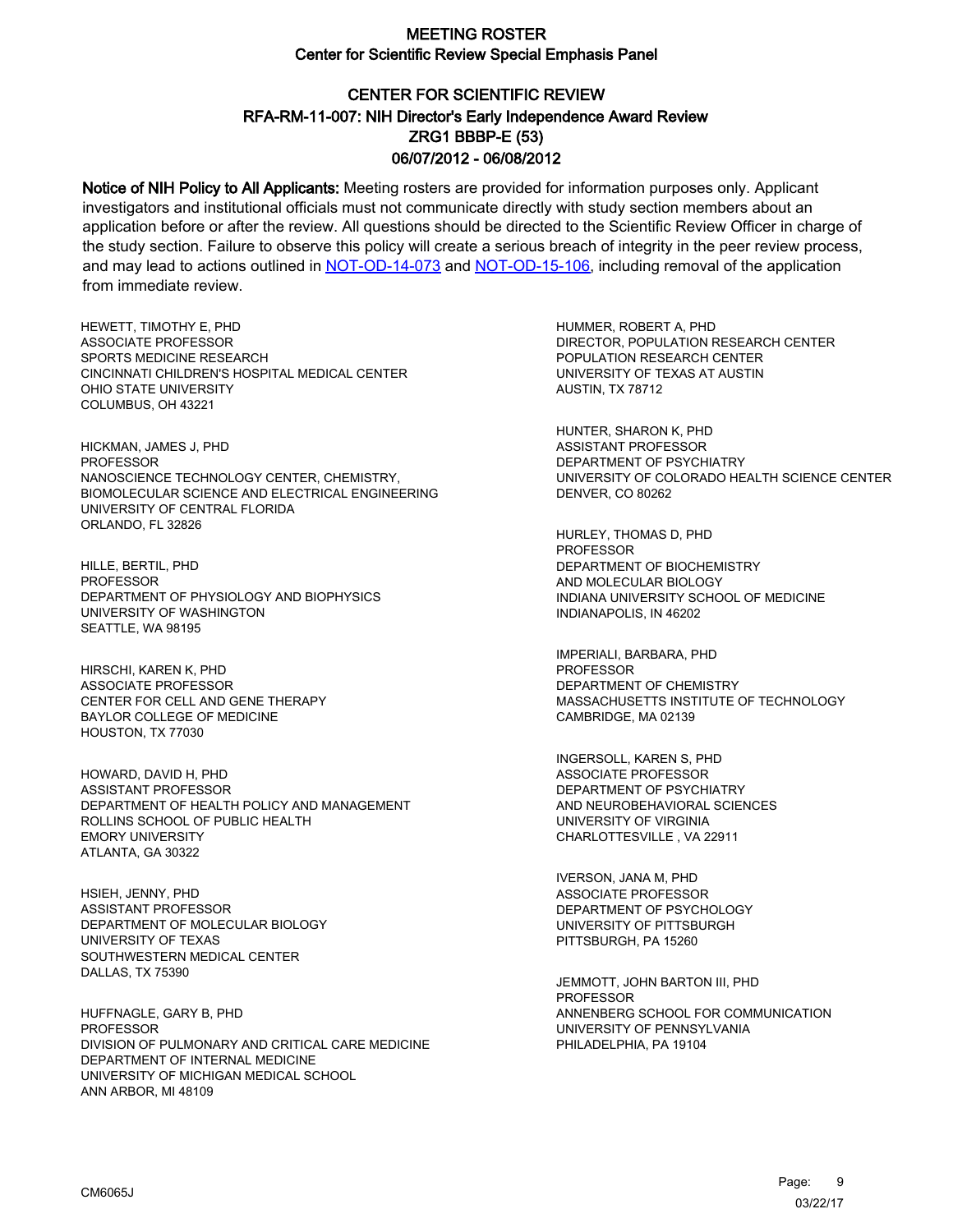# CENTER FOR SCIENTIFIC REVIEW ZRG1 BBBP-E (53) 06/07/2012 - 06/08/2012 RFA-RM-11-007: NIH Director's Early Independence Award Review

Notice of NIH Policy to All Applicants: Meeting rosters are provided for information purposes only. Applicant investigators and institutional officials must not communicate directly with study section members about an application before or after the review. All questions should be directed to the Scientific Review Officer in charge of the study section. Failure to observe this policy will create a serious breach of integrity in the peer review process, and may lead to actions outlined in [NOT-OD-14-073](https://grants.nih.gov/grants/guide/notice-files/NOT-OD-14-073.html) and [NOT-OD-15-106,](https://grants.nih.gov/grants/guide/notice-files/NOT-OD-15-106.html) including removal of the application from immediate review.

JIANG, HUABEI, PHD **PROFESSOR** DEPARTMENT OF BIOMEDICAL ENGINEERING UNIVERSITY OF FLORIDA GAINESVILLE, FL 32611

JOHNSON, GARY L, PHD KEENAN DISTINGUISHED PROFESSOR AND CHAIR DEPARTMENT OF PHARMACOLOGY UNIVERSITY OF NORTH CAROLINA SCHOOL OF MEDICINE CHAPEL HILL, NC 27599

JUNE, CARL H, MD PROFESSOR DEPARTMENT OF PATHOLOGY AND LABORATORY MEDICINE UNIVERSITY OF PENNSYLVANIA SCHOOL OF MEDICINE PHILADEPHIA, PA 19104

JUNG, RANU, PHD ASSOCIATE PROFESSOR DEPARTMENT OF BIOMEDICAL ENGINEERING FLORIDA INTERNATIONAL UNIVERSITY MIAMI, FL 33174

KADDURAH-DAOUK, RIMA F, PHD ASSOCIATE PROFESSOR DEPARTMENTS OF PSYCHIATRY AND BEHAVIORAL SCIENCES DUKE UNIVERSITY MEDICAL CENTER DURHAM, NC 27710

KAMBOH, M. ILYAS, PHD PROFESSOR AND CHAIR DEPARTMENT OF HUMAN GENETICS UNIVERSITY OF PITTSBURGH PITTSBURGH, PA 15261

KAMINSKI, NAFTALI, MD ASSOCIATE PROFESSOR DIVISION OF PULMONARY, ALLERGY, AND CRITICAL CARE MEDICINE DEPARTMENT OF MEDICINE UNIVERSITY OF PITTSBURGH PITTSBURGH, PA 15261

KAPUR, JAIDEEP, MBBS, PHD HARRISON DISTINGUISHED PROFESSOR AND VICE-CHAIR DEPARTMENT OF NEUROLOGY SCHOOL OF MEDICINE UNIVERSITY OF VIRGINIA CHARLOTTESVILLE, VA 22908

KARIN, MICHAEL, PHD PROFESSOR DEPARTMENT OF PHARMACOLOGY UNIVERSITY OF CALIFORNIA, SAN DIEGO LA JOLLA, CA 92093

KAUFMAN, DAN S, MD, PHD ASSOCIATE PROFESSOR DEPARTMENT OF MEDICINE UNIVERSITY OF MINNESOTA MINNEAPOLIS, MN 55455

KAUFMAN, DAVID J, PHD EPIDEMIOLOGIST THE GENETICS AND PUBLIC POLICY CENTER BERMAN INSTITUTE OF BIOETHICS JOHNS HOPKINS UNIVERSITY BALTIMORE, MD 21218

KAWAOKA, YOSHIHIRO, DVM, PHD PROFESSOR DEPARTMENT OF PATHOBIOLOGICAL SCIENCES SCHOOL OF VETERINARY MEDICINE UNIVERSITY OF WISCONSIN MADISON, WI 53706

KELSOE, GARNETT H, DSC **PROFESSOR** DEPARTMENT OF IMMUNOLOGY DUKE UNIVERSITY MEDICAL CENTER DURHAM, NC 27710

KLEIN, SAMUEL, MD **PROFESSOR** DEPARTMENT OF INTERNAL MEDICINE WASHINGTON UNIVERSITY ST. LOUIS, MO 63110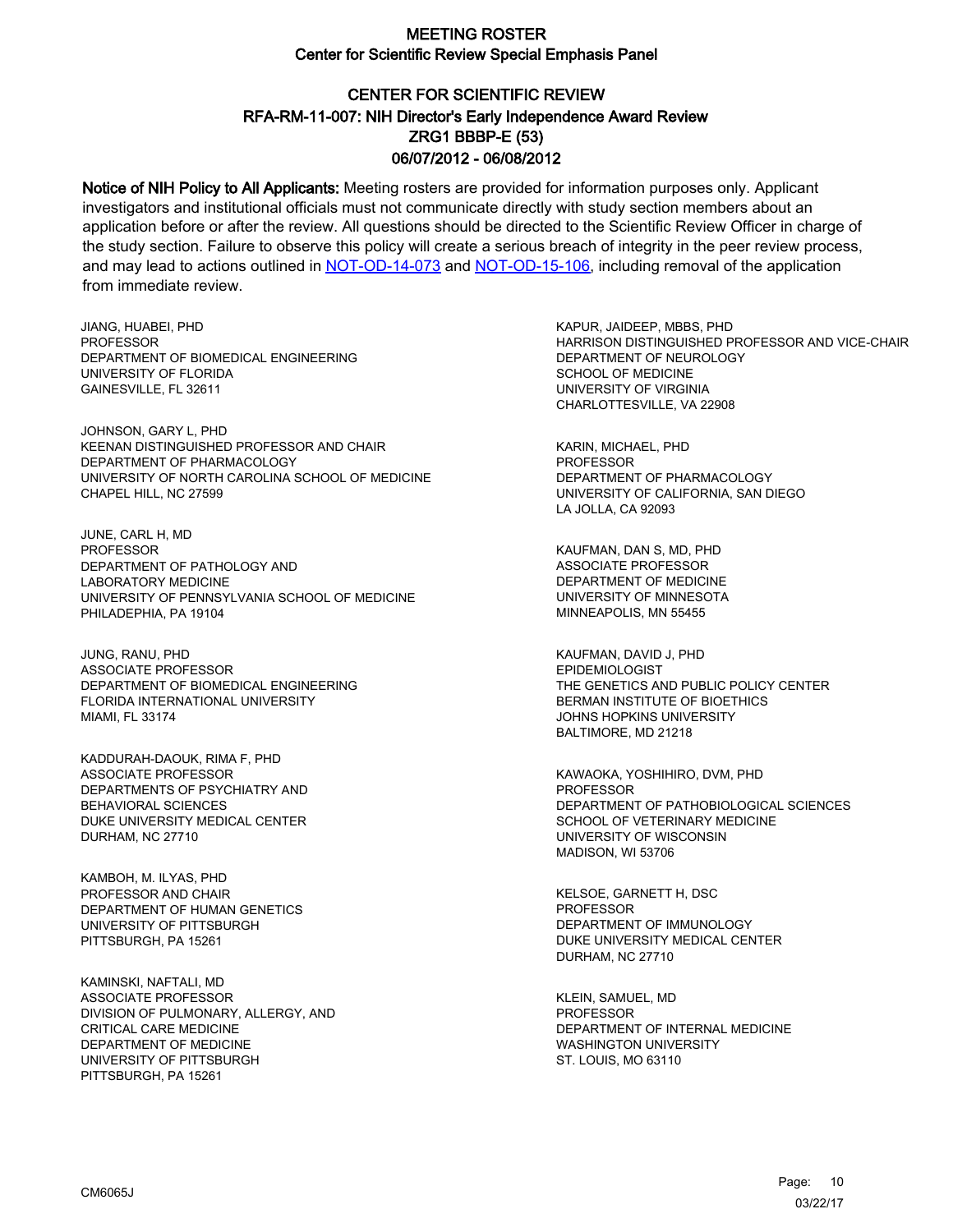# CENTER FOR SCIENTIFIC REVIEW ZRG1 BBBP-E (53) 06/07/2012 - 06/08/2012 RFA-RM-11-007: NIH Director's Early Independence Award Review

Notice of NIH Policy to All Applicants: Meeting rosters are provided for information purposes only. Applicant investigators and institutional officials must not communicate directly with study section members about an application before or after the review. All questions should be directed to the Scientific Review Officer in charge of the study section. Failure to observe this policy will create a serious breach of integrity in the peer review process, and may lead to actions outlined in [NOT-OD-14-073](https://grants.nih.gov/grants/guide/notice-files/NOT-OD-14-073.html) and [NOT-OD-15-106,](https://grants.nih.gov/grants/guide/notice-files/NOT-OD-15-106.html) including removal of the application from immediate review.

KLINE, TONI B, PHD SENIOR RESEARCH SCIENTIST DEPARTMENT OF IMMUNOLOGY UNIVERSITY OF WASHINGTON SEATTLE, WA 98195

KONOFAGOU, ELISA E, PHD ASSOCIATE PROFESSOR DEPARTMENT OF BIOMEDICAL ENGINEERING SCHOOL OF ENGINEERING AND APPLIED SCIENCES COLUMBIA UNIVERSITY NEW YORK, NY 10027

KOVACS, SANDOR J, PHD, MD PROFESSOR CARDIOVASCULAR DIVISION DEPARTMENT OF MEDICINE WASHINGTON UNIVERSITY ST LOUIS, MO 63110

KREPS, GARY L, PHD EILEEN AND STEVE MANDELL PROFESSOR OF HEALTH COMMUNICATION, CHAIR OF HEALTH COMMUNICATION CHAIR, DEPARTMENT OF COMMUNICATION GEORGE MASON UNIVERSITY FAIRFAX, VA 22030

KROENKE, CHRISTOPHER D, PHD ASSISTANT PROFESSOR ADVANCED IMAGING RESEARCH CENTER OREGON HEALTH AND SCIENCE UNIVERSITY PORTLAND, OR 97239

KRUG, ROBERT M, PHD PROFESSOR DEPARTMENT OF MOLECULAR GENETICS AND MICROBIOLOGY INSTITUTE FOR CELLULAR AND MOLECULAR BIOLOGY UNIVERSITY OF TEXAS AT AUSTIN AUSTIN, TX 78712

KRUSE, CAROL A, PHD **PROFESSOR** DEPARTMENT OF NEUROSURGERY UNIVERSITY OF CALIFORNIA, LOS ANGELES LOS ANGELES, CA 90095

KULLO, IFTIKHAR J, MD ASSISTANT PROFESSOR DEPARTMENT OF INTERNAL MEDICINE MAYO CLINIC COLLEGE OF MEDICINE ROCHESTER, MN 55905

KUMAR, CHANDAN, PHD RESEARCH ASSISTANT PROFESSOR DEPARTMENT OF PATHOLOGY UNIVERSITY OF MICHIGAN ANN ARBOR, MI 48109

KUMAR, NIRBHAY, PHD **PROFESSOR** DEPARTMENT OF TROPICAL MEDICINE SCHOOL OF PUBLIC HEALTH AND TROPICAL MEDICINE TULANE UNIVERSITY NEW ORLEANS, LA 70112

KUSSELL, EDO L, PHD ASSISTANT PROFESSOR DEPARTMENT OF BIOLOGY CENTER FOR GENOMICS AND SYSTEMS BIOLOGY NEW YORK UNIVERSITY NEW YORK, NY 10003

KWON, GLEN S, PHD PROFESSOR PHARMACEUTICAL SCIENCES DIVISION SCHOOL OF PHARMACY UNIVERSITY OF WISCONSIN AT MADISON MADISON, WI 53705

KYPRIANOU, IACOVOS S, PHD VISITING SCIENTIST DIVISION OF IMAGING AND APPLIED MATHEMATICS CENTER OF DEVICES AND RADIOLOGICAL HEALTH U.S. FOOD AND DRUG ADMINISTRATION ROCKVILLE, MD 20852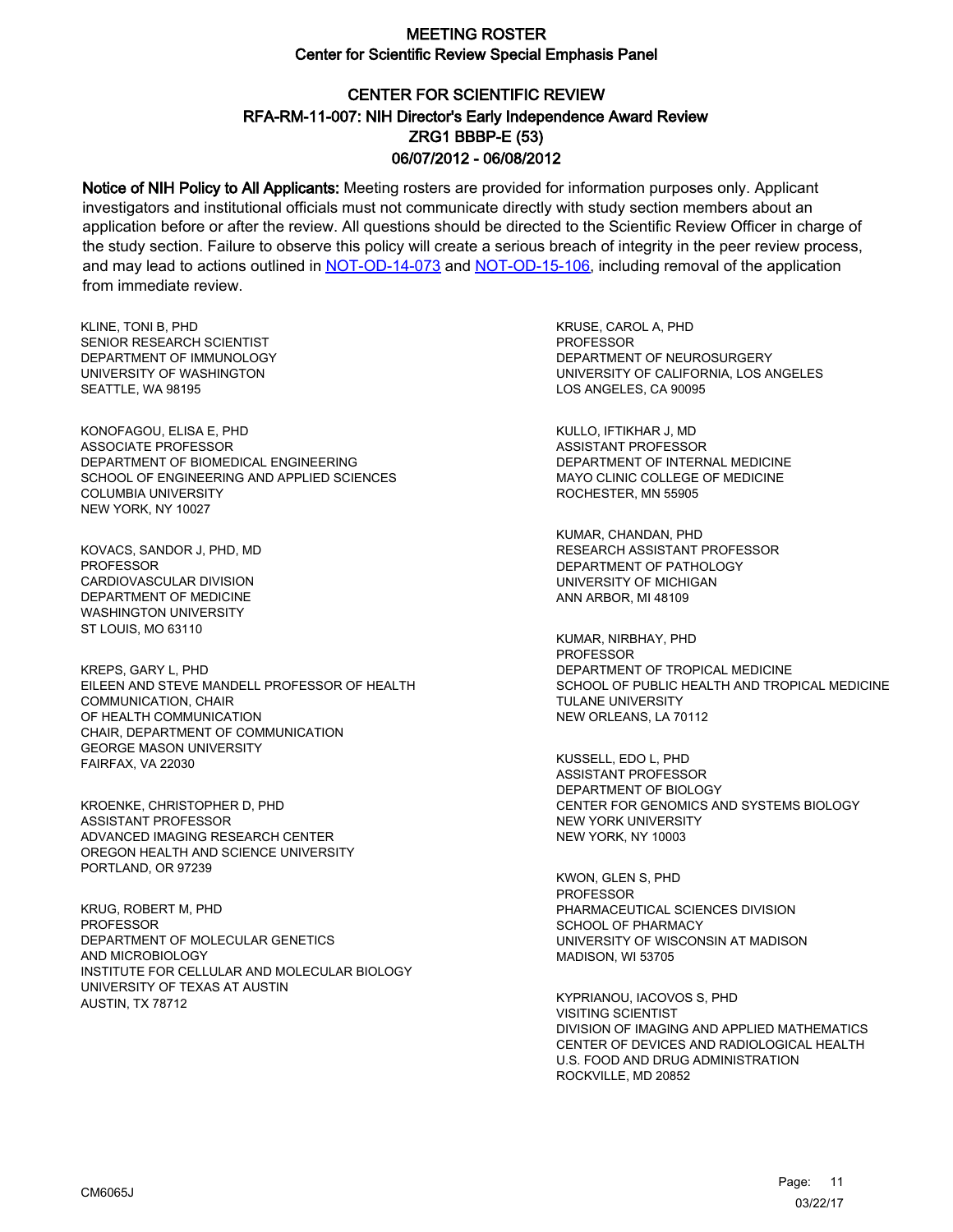# CENTER FOR SCIENTIFIC REVIEW ZRG1 BBBP-E (53) 06/07/2012 - 06/08/2012 RFA-RM-11-007: NIH Director's Early Independence Award Review

Notice of NIH Policy to All Applicants: Meeting rosters are provided for information purposes only. Applicant investigators and institutional officials must not communicate directly with study section members about an application before or after the review. All questions should be directed to the Scientific Review Officer in charge of the study section. Failure to observe this policy will create a serious breach of integrity in the peer review process, and may lead to actions outlined in [NOT-OD-14-073](https://grants.nih.gov/grants/guide/notice-files/NOT-OD-14-073.html) and [NOT-OD-15-106,](https://grants.nih.gov/grants/guide/notice-files/NOT-OD-15-106.html) including removal of the application from immediate review.

LAGASSE, ASHLEY BLYTHE, PHD ASSISTANT PROFESSOR DEPARTMENT OF MUSIC THERAPY COLORADO STATE UNIVERSITY AT FORT COLLINS FORT COLLINS, CO 80523

LAUBENBACHER, REINHARD, PHD PROFESSOR VIRGINIA BIOINFORMATICS INSTITUTE VIRGINIA TECH UNIVERSITY BLACKSBURG, VA 24061

LAYWELL, ERIC DION, PHD ASSISTANT PROFESSOR DEPARTMENT OF ANATOMY AND CELL BIOLOGY UNIVERSITY OF FLORIDA GAINESVILLE, FL 32610

LEE, DAEYEOL, PHD ASSOCIATE PROFESSOR DEPARTMENT OF NEUROBIOLOGY SCHOOL OF MEDICINE YALE UNIVERSITY NEW HAVEN, CT 06510

LEE, KENDALL H, MD, PHD ASSOCIATE PROFESSOR DEPARTMENT OF NEUROLOGIC SURGERY, PHYSIOLOGY AND BIOMEDICAL ENGINEERING MAYO CLINIC ROCHESTER, MN 55905

LEUTHARDT, ERIC CLAUDE, MD ASSISTANT PROFESSOR DEPARTMENT OF NEUROLOGICAL SURGERY AND BIOMEDICAL ENGINEERING WASHINGTON UNIVERSITY ST. LOUIS, MO 63130

LEVCHENKO, ANDRE, PHD ASSISTANT PROFESSOR DEPARTMENT OF BIOMEDICAL ENGINEERING JOHNS HOPKINS UNIVERSITY BALTIMORE, MD 21218

LI, GUOAN, PHD DIRECTOR BIOENGINEERING LABORATORY MASSACHUSETTS GENERAL HOSPITAL BOSTON, MA 02114

LI, GUOHONG, PHD, MD ASSOCIATE PROFESSOR HEALTH SCIENCES CENTER LOUISIANA STATE UNIVERSITY SHREVEPORT, LA 71103

LIN, HENING, PHD ASSISTANT PROFESSOR DEPARTMENT OF CHEMISTRY AND CHEMICAL BIOLOGY CORNELL UNIVERSITY ITHACA, NY 14853

LINK, THOMAS M, MD, PHD CLINICAL DIRECTOR MUSCULOSKELETAL AND QUANTITATIVE IMAGING RESEARCH DEPARTMENT OF RADIOLOGY AND BIOMEDICAL IMAGING UNIVERSITY OF CALIFORNIA, SAN FRANCISCO SAN FRANCISCO , CA 94143

LITT, BRIAN, MD ASSOCIATE PROFESSOR DEPARTMENT OF NEUROLOGY SCHOOL OF MEDICINE UNIVERSITY OF PENNSYLVANIA PHILADELPHIA, PA 19104

LO, JOSEPH Y, PHD ASSISTANT RESEARCH PROFESSOR DEPARTMENT OF RADIOLOGY DUKE UNIVERSITY DURHAM, NC 27710

LOCK, JAMES D, MD, PHD PROFESSOR DEPARTMENT OF PSYCHIATRY AND BEHAVIORAL MEDICINE LUCILE SALTER PACKARD CHILDREN'S HOSPITAL STANFORD UNIVERSITY SCHOOL OF MEDICINE PALO ALTO, CA 94304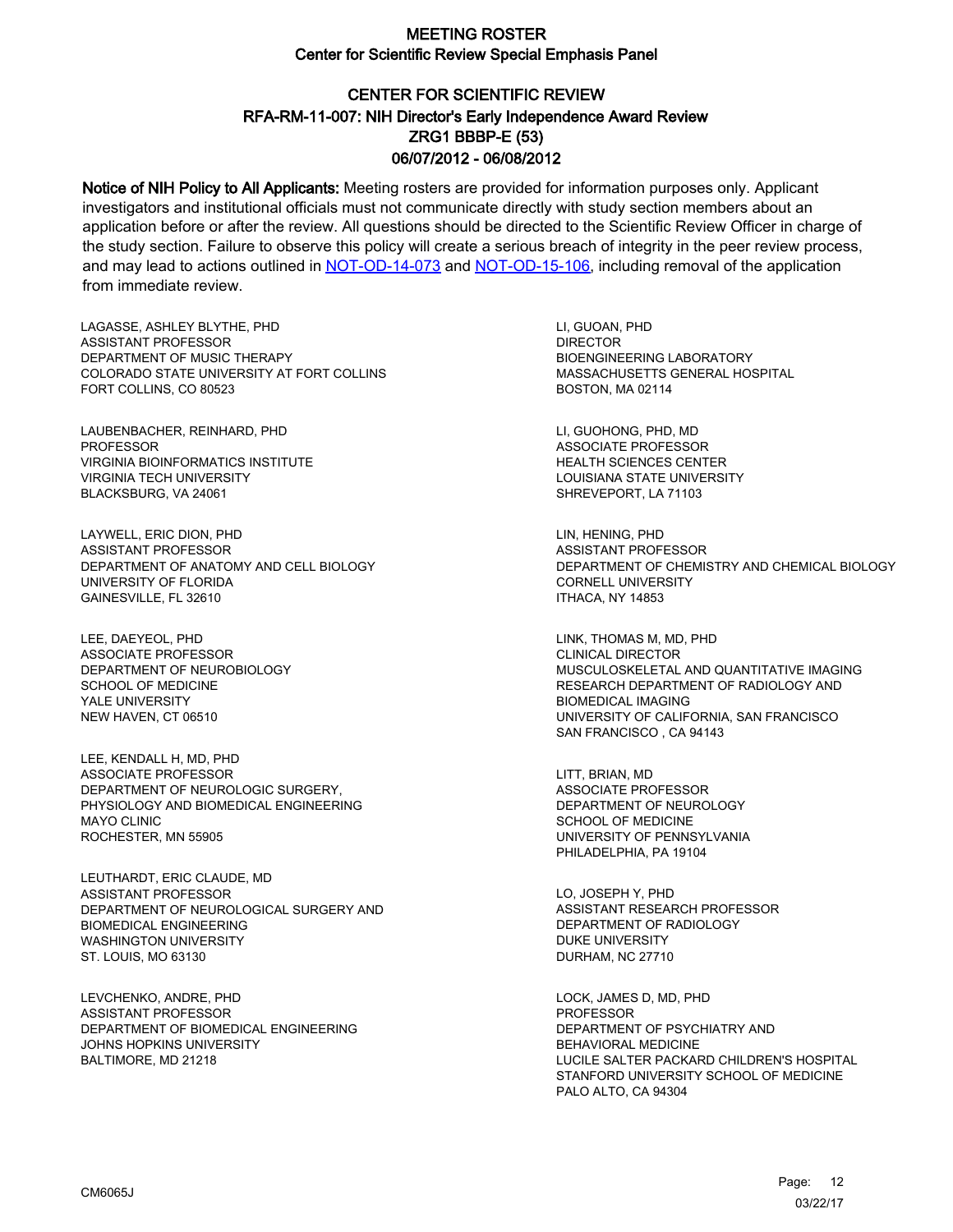# CENTER FOR SCIENTIFIC REVIEW ZRG1 BBBP-E (53) 06/07/2012 - 06/08/2012 RFA-RM-11-007: NIH Director's Early Independence Award Review

Notice of NIH Policy to All Applicants: Meeting rosters are provided for information purposes only. Applicant investigators and institutional officials must not communicate directly with study section members about an application before or after the review. All questions should be directed to the Scientific Review Officer in charge of the study section. Failure to observe this policy will create a serious breach of integrity in the peer review process, and may lead to actions outlined in [NOT-OD-14-073](https://grants.nih.gov/grants/guide/notice-files/NOT-OD-14-073.html) and [NOT-OD-15-106,](https://grants.nih.gov/grants/guide/notice-files/NOT-OD-15-106.html) including removal of the application from immediate review.

LOPEZ, ANA MARIA, MD ASSOCIATE PROFESSOR OF CLINICAL MEDICINE AND PATHOLOGY, MEDICAL DIRECTOR ARIZONA TELEMEDICINE, MEDICAL DIRECTOR WOMENS HEALTH INITIATIVE ASSOCIATE PROFESSOR ARIZONA CANCER CENTER UNIVERSITY OF ARIZONA TUCSON, AZ 85724

MADHANI, HITEN D, MD, PHD PROFESSOR DEPARTMENT OF BIOCHEMISTRY AND BIOPHYSICS UNIVERSITY OF CALIFORNIA, SAN FRANCISCO SAN FRANCISCO, CA 94158

MAGNUSON, DAVID SK, PHD **PROFESSOR** DEPARTMENT OF NEUROLOGICAL SURGERY UNIVERSITY OF LOUISVILLE LOUISVILE, KY 40292

MALAPANI, CHARIKLIA, MD, PHD RESEARCH SCIENTIST VI DEPARTMENT OF PSYCHIATRY COLUMBIA UNIVERSITY HEALTH SCIENCES NEW YORK, NY 10032

MARMORSTEIN, RONEN, PHD PROFESSOR PROGRAM IN GENE EXPRESSION AND REGULATION THE WISTAR INSTITUTE PHILADELPHIA, PA 19104

MARZLUFF, WILLIAM F JR, PHD **PROFESSOR** DEPARTMENT OF BIOCHEMISTRY AND BIOPHYSICS UNIVERSITY OF NORTH CAROLINA SCHOOL OF MEDICINE CHAPEL HILL, NC 27599

MATHUR, ANSHU B, PHD ASSOCIATE PROFESSOR DEPARTMENT OF BIOMEDICAL ENGINEERING UNIVERSITY OF TEXAS M.D. ANDERSON CANCER CENTER HOUSTON, TX 77054

MAYER, BRUCE J, PHD ASSOCIATE PROFESSOR DEPARTMENT OF GENETICS AND DEVELOPMENTAL BIOLOGY UNIVERSITY OF CONNECTICUT HEALTH CENTER FARMINGTON, CT 06030

MCAULEY, EDWARD, PHD KAHN PROFESSOR OF APPLIED HEALTH SCIENCES DEPARTMENT OF KINESIOLOGY AND COMMUNITY HEALTH UNIVERSITY OF ILLINOIS, URBANA-CHAMPAIGN URBANA, IL 61801

MCCOMBIE, WILLIAM RICHARD, PHD **PROFESSOR** GENOME RESEARCH CENTER COLD SPRING HARBOR LABORATORY COLD SPRING HARBOR, NY 11724

MCDEVITT, TODD C, PHD ASSOCIATE PROFESSOR DIRECTOR, STEM CELL ENGINEERING CENTER DEPARTMENT OF BIOMEDICAL ENGINEERING GEORGIA INSTITUTE OF TECHNOLOGY ATLANTA, GA 30332

MCIVOR, R SCOTT, PHD PROFESSOR DEPARTMENT OF GENETICS INSTITUTE OF HUMAN GENETICS UNIVERSITY OF MINNESOTA MINNEAPOLIS, MN 55455

MEYER, CHARLES RAYMOND, PHD PROFESSOR DEPARTMENT OF RADIOLOGY UNIVERSITY OF MICHIGAN MEDICAL SCHOOL ANN ARBOR, MI 48109

MOHLER, EMILE R III, MD DIRECTOR OF VASCULAR MEDICINE CARDIOLOGY DIVISION HOSPITAL CENTER UNIVERSITY OF PENNSYLVANIA PHILADELPHIA, PA 19104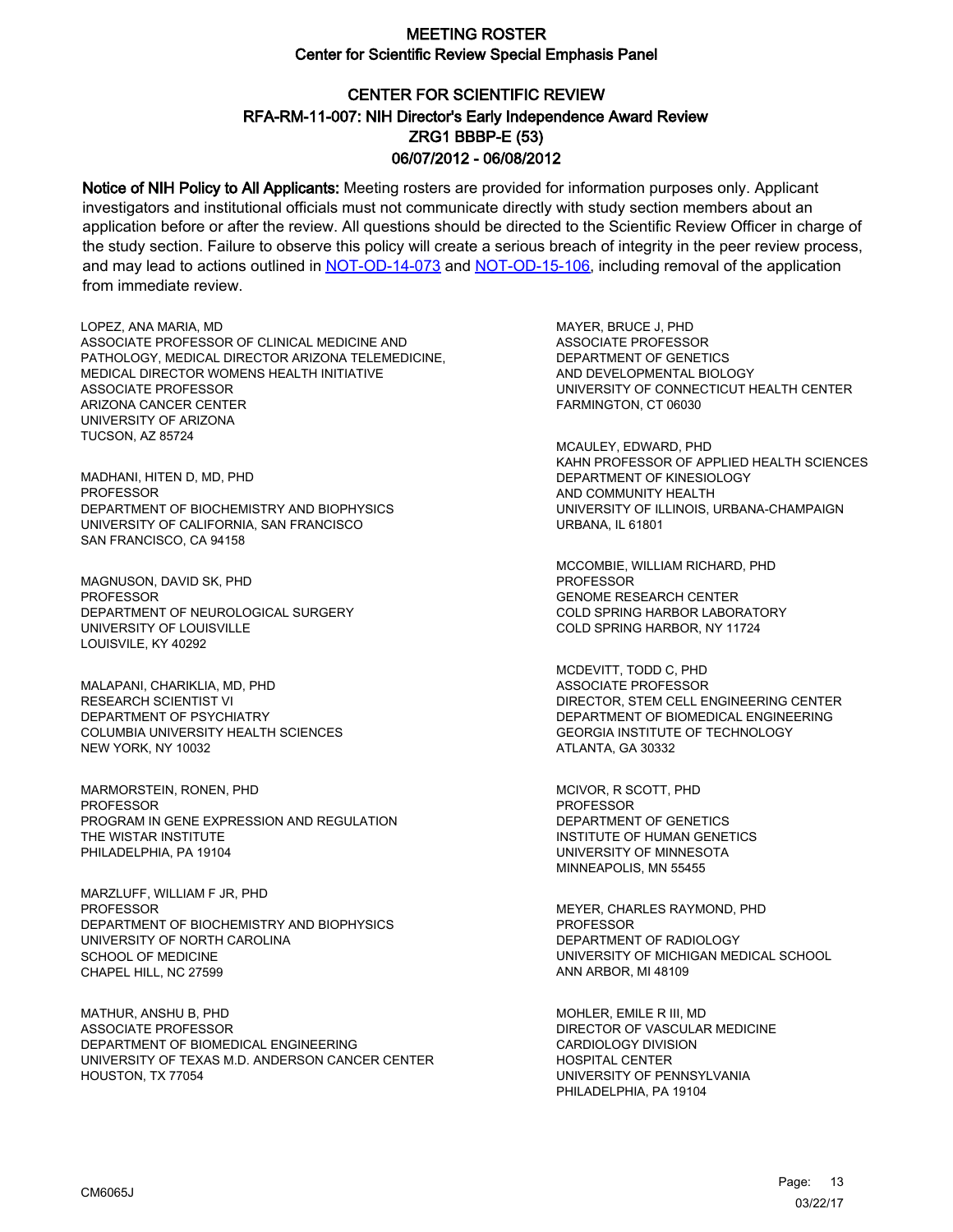# CENTER FOR SCIENTIFIC REVIEW ZRG1 BBBP-E (53) 06/07/2012 - 06/08/2012 RFA-RM-11-007: NIH Director's Early Independence Award Review

Notice of NIH Policy to All Applicants: Meeting rosters are provided for information purposes only. Applicant investigators and institutional officials must not communicate directly with study section members about an application before or after the review. All questions should be directed to the Scientific Review Officer in charge of the study section. Failure to observe this policy will create a serious breach of integrity in the peer review process, and may lead to actions outlined in [NOT-OD-14-073](https://grants.nih.gov/grants/guide/notice-files/NOT-OD-14-073.html) and [NOT-OD-15-106,](https://grants.nih.gov/grants/guide/notice-files/NOT-OD-15-106.html) including removal of the application from immediate review.

MONTI, PETER M, PHD **PROFESSOR** CENTER FOR ALCOHOL AND ADDICTION STUDIES BROWN UNIVERSITY PROVIDENCE, RI 02906

MOORE, JULIE M, PHD ASSOCIATE PROFESSOR DEPARTMENT OF INFECTIOUS DISEASES COLLEGE OF VETERNARY MEDICINE UNIVERSITY OF GEORGIA ATHENS, GA 30602

MOREL, PENELOPE ANNE, BM, MD ASSOCIATE PROFESSOR DEPARTMENT OF IMMUNOLOGY UNIVERSITY OF PITTSBURGH PITTSBURGH, PA 15261

MULE, JAMES J, PHD ASSOCIATE CENTER DIRECTOR DEPARTMENT TRANSLATIONAL RESEARCH AND **TECHNOLOGY** H. LEE MOFFITT CANCER CENTER & RESEARCH INSTITUTE TAMPA, FL 33612

MURRY, CHARLES E, PHD, MD PROFESSOR DEPARTMENT OF PATHOLOGY UNIVERSITY OF WASHINGTON SEATTLE, WA 98195

MUZIK, OTTO, PHD PROFESSOR DEPARTMENT OF PET IMAGING CHILDREN'S HOSPITAL OF MICHIGAN PET CENTER WAYNE STATE UNIVERSITY DETROIT, MI 48201

NAKAFUKU, MASATO, MD, PHD **PROFESSOR** DIVISION OF DEVELOPMENTAL BIOLOGY CINCINNATI CHILDREN'S HOSPITAL RESEARCH FOUNDATION CINCINNATI, OH 45229

NAVARRO, JAVIER V, PHD PROFESSOR DEPARTMENT OF PHYSIOLOGY AND BIOPHYSICS THE UNIVERSITY OF TEXAS MEDICAL BRANCH GALVESTON, TX 77555

NELSON, MARK A, PHD DIRECTOR OF RESEARCH, PROFESSOR AND CO-PROGRAM LEADER DEPARTMENT OF PATHOLOGY COLLEGE OF MEDICINE THE ARIZONA CANCER CENTER UNIVERSITY OF ARIZONA TUCSON, AZ 85724

NEU, JOSEF, MD PROFESSOR DEPARTMENT OF PEDIATRICS COLLEGE OF MEDICINE UNIVERSITY OF FLORIDA GAINESVILLE, FL 32610

NISHIKAWA, ROBERT M, PHD ASSOCIATE PROFESSOR DIVISION OF BIOLOGICAL SCIENCES DEPARTMENT OF RADIOLOGY UNIVERSITY OF CHICAGO CHICAGO, IL 60637

NOO, FREDERIC, PHD ASSOCIATE PROFESSOR DEPARTMENT OF RADIOLOGY UTAH CENTER FOR ADVANCED IMAGING RESEARCH UNIVERSITY OF UTAH SALT LAKE CITY, UT 84108

O'DONNELL, MATTHEW, PHD PROFESSOR AND CHAIR DEPARTMENT OF BIOMEDICAL ENGINEERING COLLEGE OF ENGINEERING UNIVERSITY OF MICHIGAN ANN ARBOR, MI 48109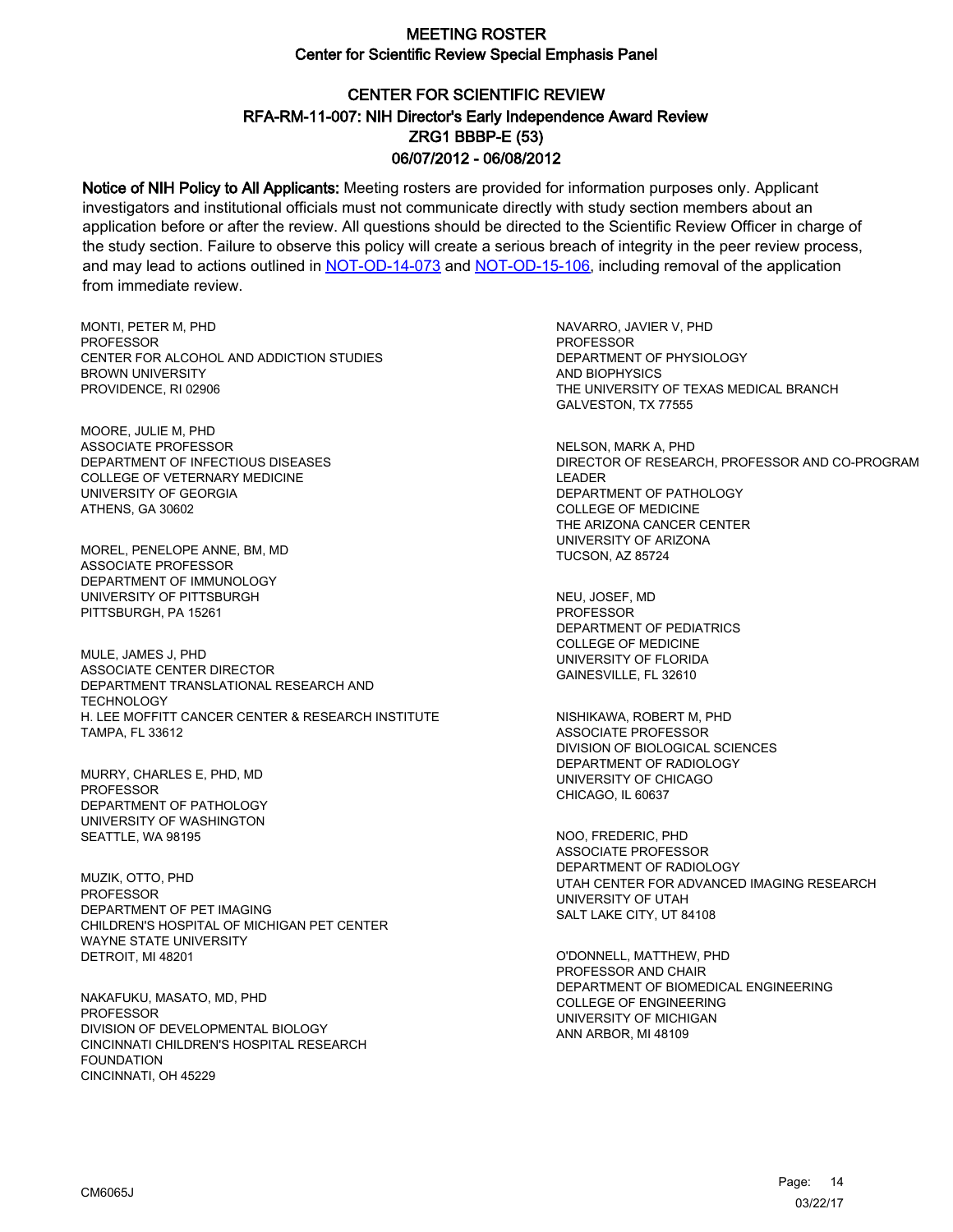# CENTER FOR SCIENTIFIC REVIEW ZRG1 BBBP-E (53) 06/07/2012 - 06/08/2012 RFA-RM-11-007: NIH Director's Early Independence Award Review

Notice of NIH Policy to All Applicants: Meeting rosters are provided for information purposes only. Applicant investigators and institutional officials must not communicate directly with study section members about an application before or after the review. All questions should be directed to the Scientific Review Officer in charge of the study section. Failure to observe this policy will create a serious breach of integrity in the peer review process, and may lead to actions outlined in [NOT-OD-14-073](https://grants.nih.gov/grants/guide/notice-files/NOT-OD-14-073.html) and [NOT-OD-15-106,](https://grants.nih.gov/grants/guide/notice-files/NOT-OD-15-106.html) including removal of the application from immediate review.

OAKES, J MICHAEL, PHD MCKNIGHT PRESIDENTIAL DIVISION OF EPIDEMIOLOGY SCHOOL OF PUBLIC HEALTH UNIVERSITY OF MINNESOTA MINNEAPOLIS, MN 55454

OLEINICK, NANCY L, PHD JOSEPH T. WEARN, M.D. UNIVERSITY PROFESSOR OF MEDICINE SCHOOL OF MEDICINE CASE WESTERN RESERVE UNIVERSITY CLEVELAND, OH 44106

OLSON, TIMOTHY MARK, MD ASSOCIATE PROFESSOR CARDIOVASCULAR GENETICS LABORATORY MAYO CLINIC ROCHESTER, MN 55905

OPELLA, STANLEY J, PHD PROFESSOR DEPARTMENT OF CHEMISTRY AND BIOCHEMISTRY UNIVERSITY OF CALIFORNIA, SAN DIEGO LA JOLLA, CA 92093

OWEISS, KARIM G, PHD ASSISTANT PROFESSOR DEPARTMENT OF ELECTRICAL AND COMPUTER ENGINEERING MICHIGAN STATE UNIVERSITY EAST LANSING, MI 48824

PARK, KINAM, PHD SHOWALTER DISTINGQUISHED PROFESSOR OF BIOMEDICAL ENGINEERING DEPARTMENTS OF PHARMACEUTICS AND BIOMEDICAL ENGINEERING PURDUE UNIVERSITY WEST LAFAYETTE, IN 47906

PATE, RUSSELL R, PHD ASSOCIATE VICE PRESIDENT FOR HEALTH SCIENCES AND **PROFESSOR** DEPARTMENT OF EXERCISE SCIENCE UNIVERSITY OF SOUTH CAROLINA COLUMBIA, SC 29208

PATTI, MARY E, MD ASSISTANT PROFESSOR OF MEDICINE JOSLIN DIABETES CENTER HARVARD MEDICAL SCHOOL BOSTON, MA 02215

PEARCE, BRADLEY D, PHD ASSOCIATE PROFESSOR DEPARTMENT OF PSYCHOLOGY SCHOOL OF MEDICINE EMORY UNIVERSITY ATLANTA, GA 30322

PENN, MARC S, MD, PHD PROFESSOR CLEVELAND CLINIC FOUNDATION CLEVELAND, OH 44195

PIAZZA, GARY A, PHD PROFESSOR DRUG DISCOVERY RESEARCH CENTER MITCHELL CANCER INSTITUTE UNIVERSITY OF SOUTH ALABAMA MOBILE, AL 36604

PIKOV, VICTOR, PHD SENIOR SCIENTIST NEURAL ENGINEERING PROGRAM HUNTINGTON MEDICAL RESEARCH INSTITUTES PASADENA, CA 91105

PLATH, KATHRIN, PHD ASSOCIATE PROFESSOR DEPARTMENT OF BIOLOGICAL CHEMISTRY UNIVERSITY OF CALIFORNIA, LOS ANGELES LOS ANGELES, CA 90024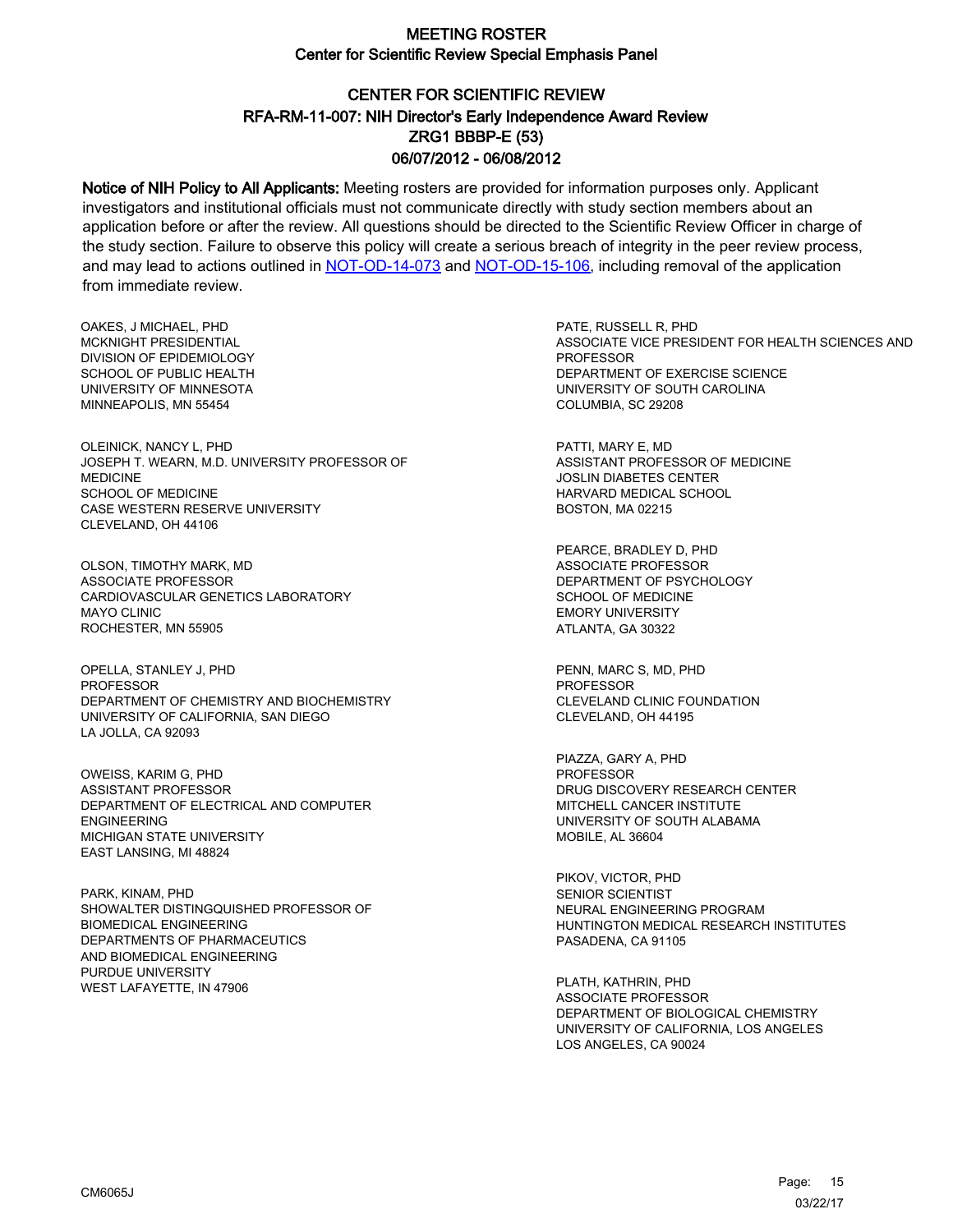# CENTER FOR SCIENTIFIC REVIEW ZRG1 BBBP-E (53) 06/07/2012 - 06/08/2012 RFA-RM-11-007: NIH Director's Early Independence Award Review

Notice of NIH Policy to All Applicants: Meeting rosters are provided for information purposes only. Applicant investigators and institutional officials must not communicate directly with study section members about an application before or after the review. All questions should be directed to the Scientific Review Officer in charge of the study section. Failure to observe this policy will create a serious breach of integrity in the peer review process, and may lead to actions outlined in [NOT-OD-14-073](https://grants.nih.gov/grants/guide/notice-files/NOT-OD-14-073.html) and [NOT-OD-15-106,](https://grants.nih.gov/grants/guide/notice-files/NOT-OD-15-106.html) including removal of the application from immediate review.

PLETCHER, SCOTT D, PHD ASSISTANT PROFESSOR DEPARTMENT OF MOLECULAR AND INTEGRATIVE PHYSIOLOGY UNIVERSITY OF MICHIGAN ANN ARBOR, MI 48109

PLON, SHARON E, PHD, MD PROFESSOR DEPARTMENT OF PEDIATRICS TEXAS CHILDREN'S HOSPITAL BAYLOR COLLEGE OF MEDICINE HOUSTON, TX 77030

PRINCE, ALICE S, MD PROFESSOR DEPARTMENT OF PEDIATRICS COLLEGE OF PHYSICIANS AND SURGEONS COLUMBIA UNIVERSITY NEW YORK, NY 10032

PRUCHNO, RACHEL A, PHD PROFESSOR SCHOOL OF OSTEOPATHIC MEDICINE NEW JERSEY INSTITUTE FOR SUCCESSFUL AGING UNIVERSITY OF MEDICINE AND DENTISTRY OF NEW JERSEY STRATFORD, NJ 08084

QUINN, GRAHAM E, MD **PROFESSOR** DIVISION OF PEDIATRIC OPHTHALMOLOGY THE CHILDREN'S HOSPITAL OF PHILADELPHIA PHILADELPHIA, PA 19104

RAJ, ANITA, PHD PROFESSOR DIVISION OF GLOBAL PUBLIC HEALTH UNIVERSITY OF CALIFORNIA, SAN DIEGO LA JOLLA, CA 92093

RAMSBERGER, GAIL, SCD CHAIR AND ASSOCIATE PROFESSOR DEPARTMENT OF SPEECH, LANGUAGE, HEAR SCIENCES UNIVERSITY OF COLORADO BOULDER, CO 80309

RAVEIS, VICTORIA H, PHD ASSOCIATE PROFESSOR PSYCHOSOCIAL RESEARCH UNIT SCHOOL OF DENTISTRY NEW YORK UNIVERSITY NEW YORK, NY 10010

REBOK, GEORGE W, PHD, MD PROFESSOR DEPARTMENT OF MENTAL HEALTH THE JOHNS HOPKINS UNIVERSITY BALTIMORE, MD 21205

REYNOLDS, GREGORY DURELLE, PHD ASSISTANT PROFESSOR DEPARTMENT OF PSYCHOLOGY UNIVERSITY OF TENNESSEE KNOXVILLE, TN 37996

RINAMAN, LINDA M, PHD ASSOCIATE PROFESSOR DEPARTMENT OF NEUROSCIENCE UNIVERSITY OF PITTSBURGH PITTSBURGH, PA 15260

RITTER, W. SUE, PHD PROFESSOR DEPARTMENT OF VETERINARY, COMPARATIVE ANATOMY, PHARMACOLOGY AND PHYSIOLOGY WASHINGTON STATE UNIVERSITY PULLMAN, WA 99164

ROMAN, JESSE, MD DIVISION DIRECTOR DEPARTMENT OF MEDICINE UNIVERSITY OF LOUISVILLE LOUISVILLE, KY 30322

ROUT, MICHAEL P, PHD ASSOCIATE PROFESSOR, HEAD OF LABORATORY LABORATORY OF CELLULAR AND STRUCT BIOLOGY THE ROCKEFELLER UNIVERSITY NEW YORK, NY 10021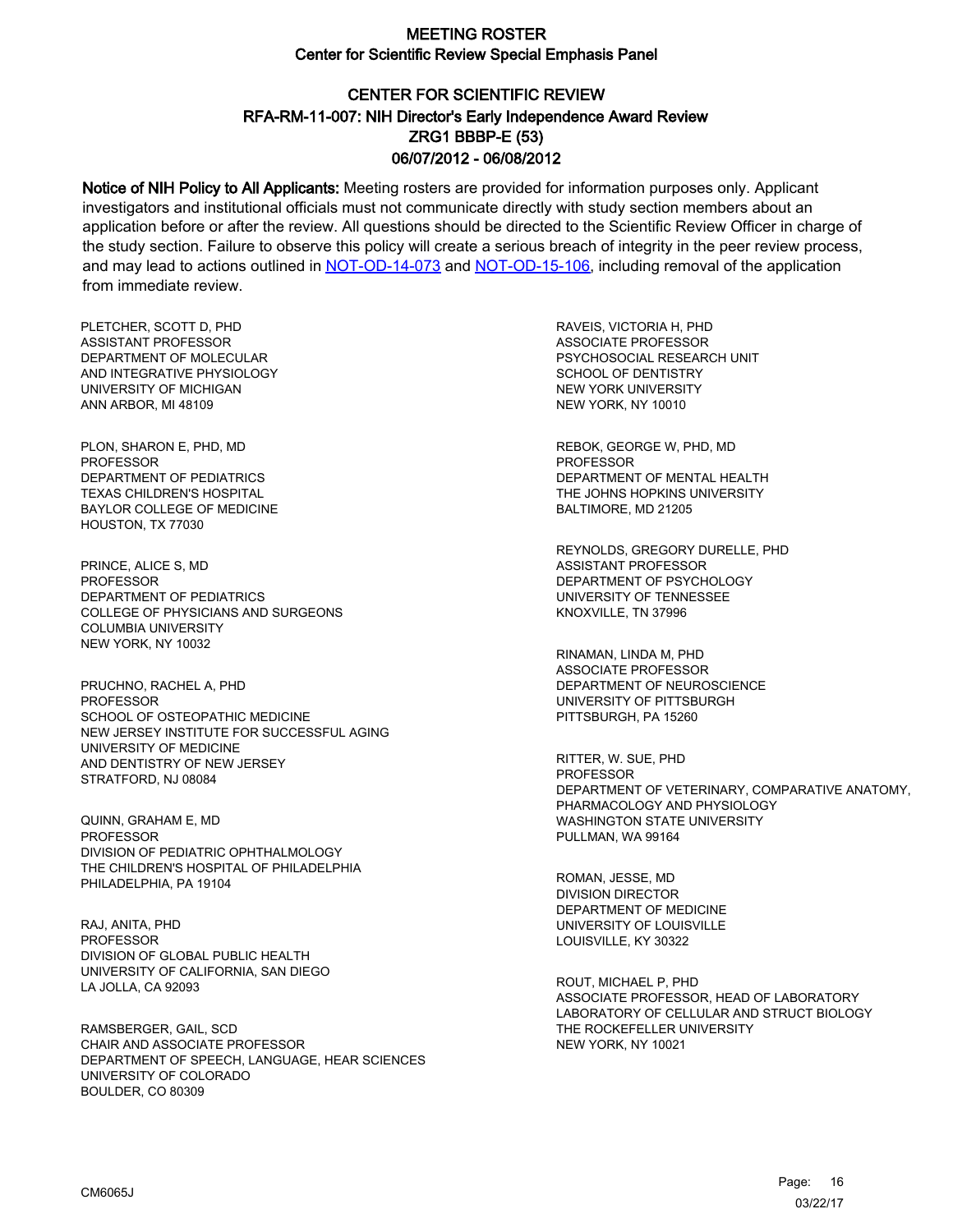# CENTER FOR SCIENTIFIC REVIEW ZRG1 BBBP-E (53) 06/07/2012 - 06/08/2012 RFA-RM-11-007: NIH Director's Early Independence Award Review

Notice of NIH Policy to All Applicants: Meeting rosters are provided for information purposes only. Applicant investigators and institutional officials must not communicate directly with study section members about an application before or after the review. All questions should be directed to the Scientific Review Officer in charge of the study section. Failure to observe this policy will create a serious breach of integrity in the peer review process, and may lead to actions outlined in [NOT-OD-14-073](https://grants.nih.gov/grants/guide/notice-files/NOT-OD-14-073.html) and [NOT-OD-15-106,](https://grants.nih.gov/grants/guide/notice-files/NOT-OD-15-106.html) including removal of the application from immediate review.

SAMYN, MARGARET MARY, MD **PROFESSOR** DEPARTMENT OF CARDIOLOGY CHILDREN'S HOSPITAL OF WISCONSIN MEDICAL COLLEGE OF WISCONSIN MILWAUKEE, WI 53201

SANTOS-SACCHI, JOSEPH R, PHD PROFESSOR DEPARTMENT OF SURGERY, CELLULAR AND MOLECULAR PHYSIOLOGY AND NEUROBIOLOGY SCHOOL OF MEDICINE YALE UNIVERSITY NEW HAVEN, CT 06510

SARNA, LINDA P, DNSC, RN PROFESSOR SCHOOL OF NURSING UNIVERSITY OF CALIFORNIA LOS ANGELES LOS ANGELES, CA 90095

SAWA, AKIRA, MD, PHD **PROFESSOR** DEPARTMENT OF PSYCHIATRY AND BEHAVIORAL SCIENCE DEPARTMENT OF NEUROSCIENCE JOHNS HOPKINS UNIVERSITY SCHOOL OF MEDICINE BALTIMORE, MD 21287

SCEPPA, CARMEN CASTANEDA, MD, PHD ASSOCIATE PROFESSOR DEPARTMENT OF HEALTH SCIENCES NORTHEASTERN UNIVERSITY BOSTON, MA 02115

SCHELL, MICHAEL JOSEPH, PHD SENIOR MEMBER AND CHAIR CHAIR, DEPARTMENT OF BIOSTATISTICS H. LEE MOFFITT CANCER CENTER AND RESEARCH INSTITUTE TAMPA, FL 33612

SCHNEEWIND, OLAF, MD, PHD PROFESSOR AND CHAIR DEPARTMENT OF MICROBIOLOGY UNIVERSITY OF CHICAGO CHICAGO, IL 60637

SCHOENLEIN, PATRICIA V, PHD ASSOCIATE PROFESSOR DEPARTMENT OF CELLULAR BIOLOGY AND ANATOMY GEORGIA HEALTH SCIENCES CENTER AUGUSTA, GA 30912

SCHULTE, MARVIN KENNETH, PHD ASSOCIATE PROFESSOR DEPARTMENT OF CHEMISTRY AND BIOCHEMISTRY UNIVERSITY OF ALASKA FAIRBANKS FAIRBANKS, AK 99775

SCHWARTZ, ANN V, PHD ASSOCIATE PROFESSOR DEPARTMENT OF EPIDEMIOLOGY AND BIOSTATISTICS UNIVERSITY OF CALIFORNIA, SAN FRANCISCO SAN FRANCISCO, CA 94107

SCHWEIZER, HERBERT P, PHD PROFESSOR AND ASSOCIATE DEPARTMENT HEAD DEPARTMENT OF MICROBIOLOGY, IMMUNOLOGY AND PATHOLOGY COLORADO STATE UNIVERSITY FORT COLLINS, CO 80523

SEFTON, MICHAEL V, SCD, PHD PROFESSOR AND DIRECTOR INSTITUTE OF BIOMATERIALS AND BIOMEDICAL ENGINEERING UNIVERSITY OF TORONTO TORONTO, CA M5S 3G9 CANADA

SELHUB, JACOB, PHD **PROFESSOR** VITAMIN METABOLISM AND AGING JM USDA HUMAN NUTRITION RESEARCH CENTER TUFTS UNIVERSITY BOSTON, MA 02111

SELTZER, MARSHA MAILICK, PHD PROFESSOR AND DIRECTOR WAISMAN CENTER UNIVERSITY OF WISCONSIN-MADISON MADISON, WI 53705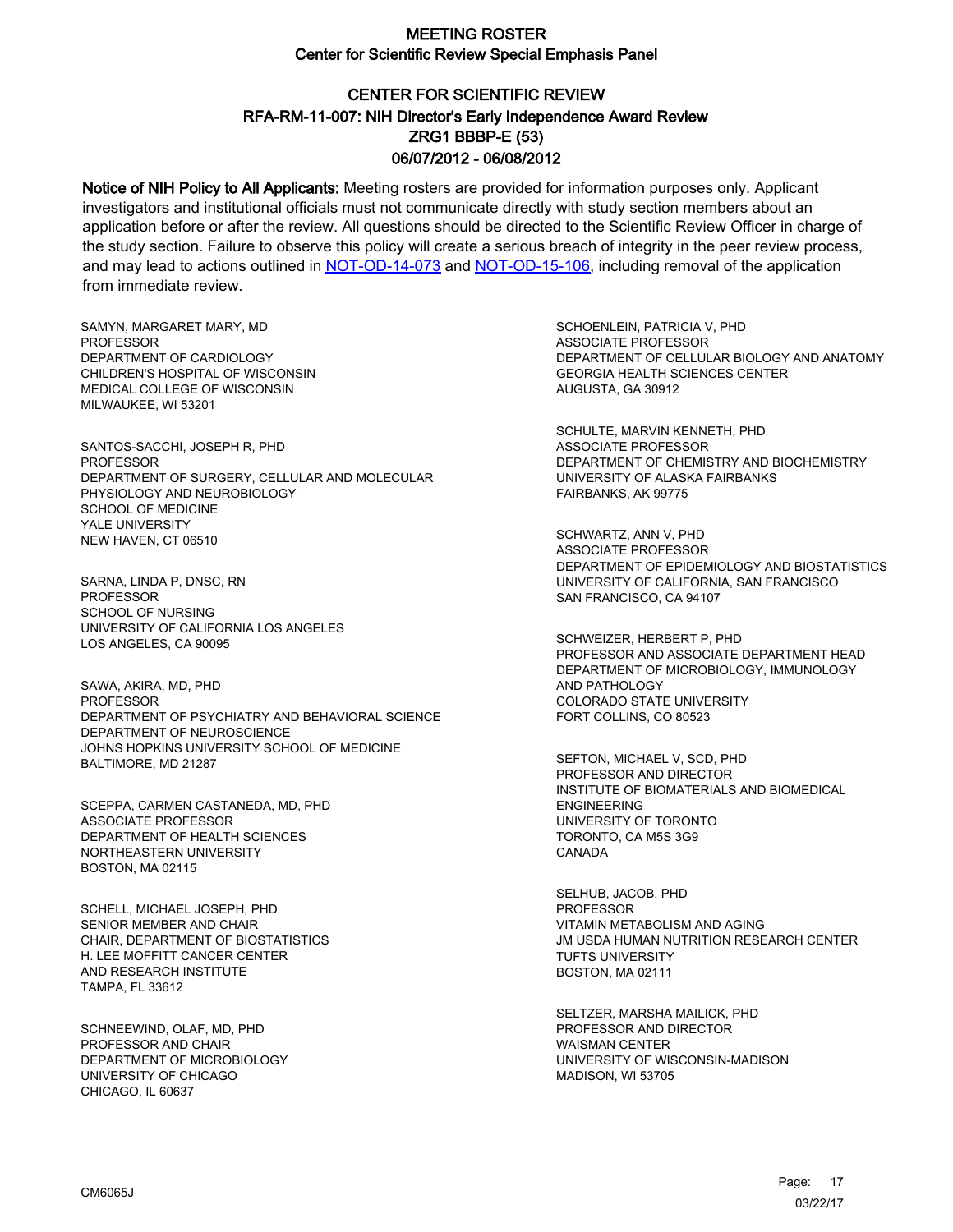# CENTER FOR SCIENTIFIC REVIEW ZRG1 BBBP-E (53) 06/07/2012 - 06/08/2012 RFA-RM-11-007: NIH Director's Early Independence Award Review

Notice of NIH Policy to All Applicants: Meeting rosters are provided for information purposes only. Applicant investigators and institutional officials must not communicate directly with study section members about an application before or after the review. All questions should be directed to the Scientific Review Officer in charge of the study section. Failure to observe this policy will create a serious breach of integrity in the peer review process, and may lead to actions outlined in [NOT-OD-14-073](https://grants.nih.gov/grants/guide/notice-files/NOT-OD-14-073.html) and [NOT-OD-15-106,](https://grants.nih.gov/grants/guide/notice-files/NOT-OD-15-106.html) including removal of the application from immediate review.

SEN, RANJAN SEN, PHD CHIEF AND PROFESSOR BAYVIEW RESEARCH CENTER LABORATORY OF MOLECULAR BIOLOGY AND IMMUNOLOGY NATIONAL INSTITUTE ON AGING NATIONAL INSTITUTES OF HEALTH BALTIMORE, MD 21224

SHAMIR, LIOR ASSISTANT PROFESSOR DEPARTMENT OF COMPUTER SCIENCE MICHIGAN TECHNICAL UNIVERSITY HOUGHTON, MI 49931

SHEEHAN, MARTIN R, PHD PRESIDENT DOUBLE S INSTRUCTIONAL SYSTEMS EUGENE, OR 97405

SHU, XIAO-OU, MD, PHD PROFESSOR DEPARTMENT OF INTERNAL MEDICINE VANDERBILT UNIVERSITY SCHOOL OF MEDICINE NASHVILLE, TN 37232

SKOTHEIM, JAN M, PHD ASSISTANT PROFESSOR DEPARTMENT OF BIOLOGY STANFORD UNIVERSITY STANFORD, CA 94305

SONG, ALLEN W, PHD PROFESSOR DEPARTMENTS OF RADIOLOGY, PSYCHIATRY, NEUROBIOLOGY AND BIOMEDICAL ENGINEERING DUKE UNIVERSITY DURHAM, NC 27710

SONNER, JAMES MICHAEL, MD PROFESSOR IN RESIDENCE DEPARTMENT OF ANESTHESIA AND PERIOPERATIVE CARE UNIVERSITY OF CALIFORNIA AT SAN FRANCISCO MEDICAL CENTER SAN FRANCISCO, CA 94143

SONTHEIMER, HARALD W, PHD **PROFESSOR** DEPARTMENT OF NEUROBIOLOGY UNIVERSITY OF ALABAMA AT BIRMINGHAM BIRMINGHAM, AL 35294

SORGER, PETER KARL, PHD PROFESSOR DEPARTMENT OF SYSTEMS BIOLOGY HARVARD MEDICAL SCHOOL BOSTON, MA 02115

SQUILLANTE, MICHAEL R, PHD VICE PRESIDENT DEPARTMENT OF RESEARCH RADIATION MONITORING DEVICES, INC. WATERTOWN, MA 02472

STEINBACH, JOSEPH H, PHD **PROFESSOR** DEPARTMENT OF ANESTHESIOLOGY SCHOOL OF MEDICINE WASHINGTON UNIVERSITY SAINT LOUIS, MO 63110

STRAHL, BRIAN D, PHD ASSOCIATE PROFESSOR DEPARTMENT OF BIOCHEMISTRY AND BIOPHYSICS SCHOOL OF MEDICINE UNIVERSITY OF NORTH CAROLINA AT CHAPEL HILL CHAPEL HILL, NC 27599

TAGER-FLUSBERG, HELEN B, PHD PROFESSOR DEPARTMENT OF ANATOMY AND NEUROBIOLOGY BOSTON UNIVERSITY SCHOOL OF MEDICINE BOSTON, MA 02118

TAMIMI, RULLA M, SCD ASSISTANT PROFESSOR DEPARTMENT OF MEDICINE CHANNING LABORATORY BRIGHAM AND WOMEN'S HOSPITAL HARVARD MEDICAL SCHOOL BOSTON, MA 02115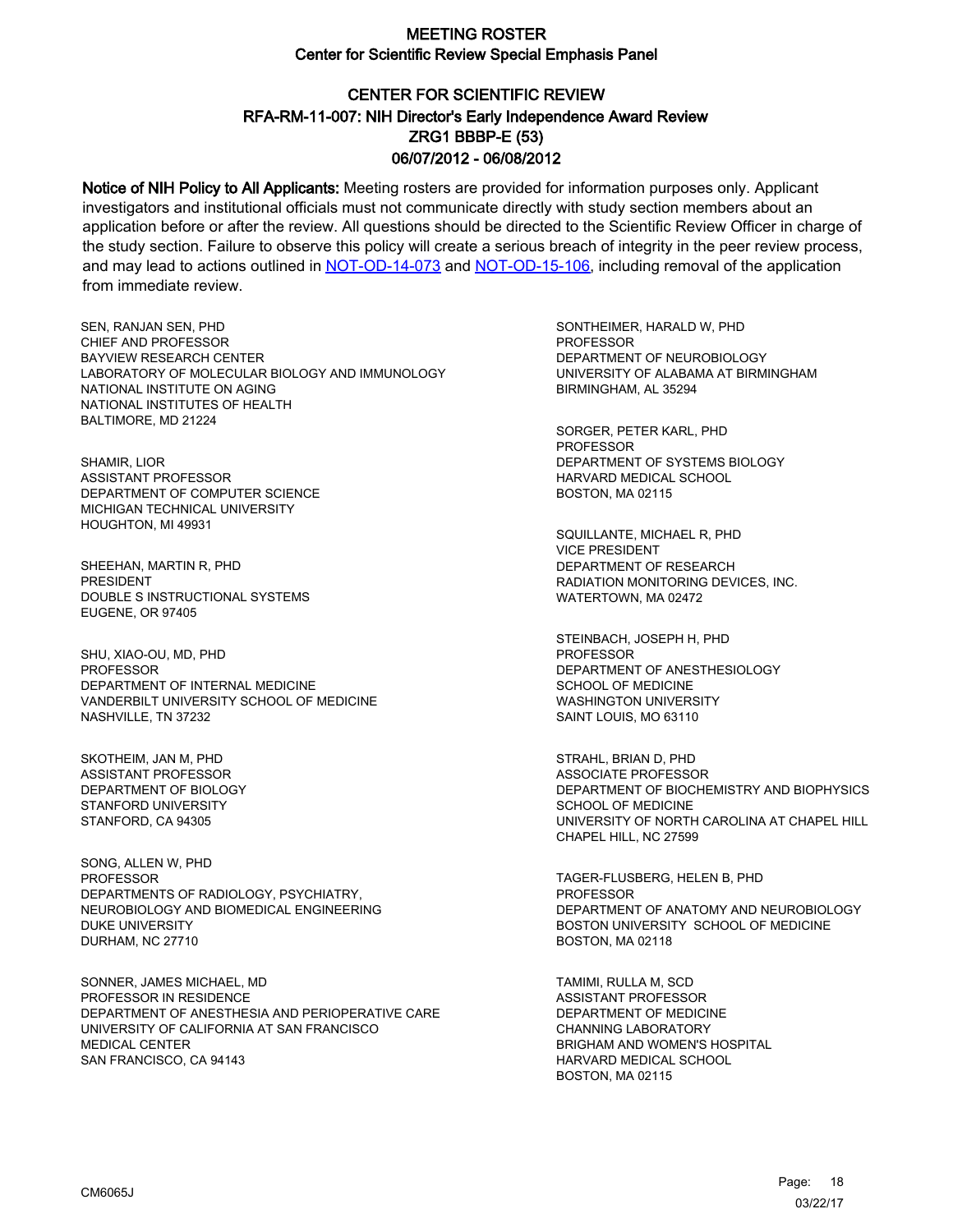# CENTER FOR SCIENTIFIC REVIEW ZRG1 BBBP-E (53) 06/07/2012 - 06/08/2012 RFA-RM-11-007: NIH Director's Early Independence Award Review

Notice of NIH Policy to All Applicants: Meeting rosters are provided for information purposes only. Applicant investigators and institutional officials must not communicate directly with study section members about an application before or after the review. All questions should be directed to the Scientific Review Officer in charge of the study section. Failure to observe this policy will create a serious breach of integrity in the peer review process, and may lead to actions outlined in [NOT-OD-14-073](https://grants.nih.gov/grants/guide/notice-files/NOT-OD-14-073.html) and [NOT-OD-15-106,](https://grants.nih.gov/grants/guide/notice-files/NOT-OD-15-106.html) including removal of the application from immediate review.

TARASCHI, THEODORE F, PHD **PROFESSOR** DEPARTMENT OF PATHOLOGY, ANATOMY AND CELL BIOLOGY THOMAS JEFFERSON UNIVERSITY PHILADELPHIA, PA 19107

TARR, PHILLIP I, MD MELVIN E. CARNAHAN PROFESSOR OF PEDIATRICS DEPARTMENT OF PEDIATRICS WASHINGTON UNIVERSITY SCHOOL OF MEDICINE SAINT LOUIS, MO 63110

TEARNEY, GUILLERMO J, MD, PHD ASSOCIATE PROFESSOR DEPARTMENT OF DERMATOLOGY HARVARD MEDICAL SCHOOL BOSTON, MA 02114

THAPAR, ANJALI, PHD ASSOCIATE PROFESSOR DEPARTMENT OF PSYCHOLOGY BRYN MAWR COLLEGE BRYN MAWR, PA 19010

TOGA, ARTHUR W, PHD DIRECTOR DEPARTMENT OF NEUROLOGY LABORATORY OF NEURO IMAGING UNIVERSITY OF CALIFORNIA, LOS ANGELES LOS ANGELES, CA 90095

TRAVERS, JEFFREY B, MD, PHD ASSOCIATE PROFESSOR AND CHAIR DEPARTMENT OF DERMATOLOGY INDIANA UNIVERSITY SCHOOL OF MEDICINE INDIANAPOLIS, IN 46202

TROY, CAROL M, MD, PHD ASSOCIATE PROFESSOR DEPARTMENT OF PATHOLOGY AND NEUROLOGY COLUMBIA UNIVERSITY HEALTH SCIENCES NEW YORK, NY 10032

UHL, GEORGE RICHARD, MD, PHD CHIEF, MOLECULAR NEUROBIOLOGY MOLECULAR NEUROBIOLOGY BRANCH NATIONAL INSTITUTE ON DRUG ABUSE NATIONAL INSTITUTES OF HEALTH BALTIMORE, MD 21224

VARNER, JUDITH A, PHD PROFESSOR MOORES COMPREHENSIVE CANCER CENTER UNIVERSITY OF CALIFORNIA, SAN DIEGO LA JOLLA, CA 92093

WALKER, GRAHAM C, PHD PROFESSOR DEPARTMENT OF BIOLOGY SCHOOL OF SCIENCE MASSACHUSETTS INSTITUTE OF TECHNOLOGY CAMBRIDGE, MA 02139

WALSH, B. TIMOTHY, MD PROFESSOR DEPARTMENT OF PSYCHIATRY COLLEGE OF PHYSICIANS AND SURGEONS COLUMBIA UNIVERSITY NEW YORK, NY 10032

WALSH, CRAIG MICHAEL, PHD ASSOCIATE PROFESSOR DEPARTMENT OF MOLECULAR BIOLOGY AND **BIOCHEMISTRY** UNIVERSITY OF CALIFORNIA, IRVINE IRVINE, CA 92697

WALSH, MARTIN JOHN, PHD ASSOCIATE PROFESSOR DEPARTMENT OF PEDIATRICS MOUNT SINAI SCHOOL OF MEDICINE NEW YORK, NY 10029

WANG, JING W, PHD ASSISTANT PROFESSOR DIVISION OF BIOLOGICAL SCIENCE UNIVERSITY OF CALIFORNIA, SAN DIEGO LA JOLLA, CA 92093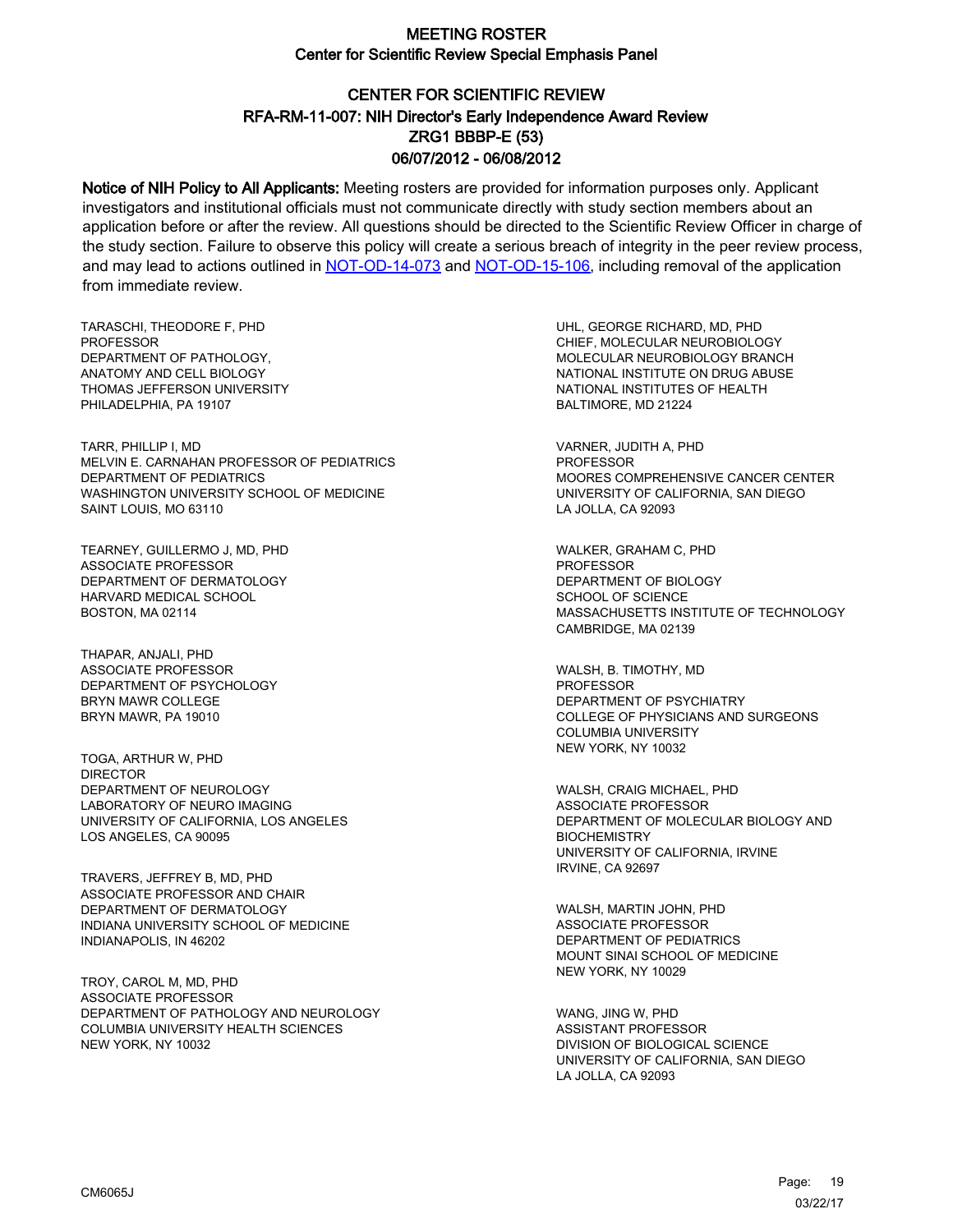# CENTER FOR SCIENTIFIC REVIEW ZRG1 BBBP-E (53) 06/07/2012 - 06/08/2012 RFA-RM-11-007: NIH Director's Early Independence Award Review

Notice of NIH Policy to All Applicants: Meeting rosters are provided for information purposes only. Applicant investigators and institutional officials must not communicate directly with study section members about an application before or after the review. All questions should be directed to the Scientific Review Officer in charge of the study section. Failure to observe this policy will create a serious breach of integrity in the peer review process, and may lead to actions outlined in [NOT-OD-14-073](https://grants.nih.gov/grants/guide/notice-files/NOT-OD-14-073.html) and [NOT-OD-15-106,](https://grants.nih.gov/grants/guide/notice-files/NOT-OD-15-106.html) including removal of the application from immediate review.

WANG, LIYUN, PHD ASSOCIATE PROFESSOR DEPARTMENT OF MECHANICAL ENGINEERING UNIVERSITY OF DELEWARE NEWARK, DE 19716

WEIGEL, NANCY LYNN, PHD PROFESSOR DEPARTMENT OF MOLECULAR AND CELLULAR BIOLOGY BAYLOR COLLEGE OF MEDICINE HOUSTON, TX 77030

WEISS, STEPHEN M, PHD PROFESSOR AND VICE CHAIR FOR RESEARCH DEPARTMENT OF PSYCHIATRY AND BEHAVIORAL **SCIENCES** UNIVERSITY OF MIAMI SCHOOL OF MEDICINE MIAMI, FL 33136

WENK, GARY L, PHD PROFESSOR DEPARTMENTS OF PSYCHOLOGY AND NEUROSCIENCE OHIO STATE UNIVERSITY COLUMBUS, OH 43210

WEST, CHRISTOPHER M, PHD PROFESSOR DEPARTMENT OF BIOCHEMISTRY AND MOLECULAR BIOLOGY UNIVERSITY OF OKLAHOMA HEALTH SCIENCES CENTER OKLAHOMA CITY, OK 73104

WHITALL, JILL, PHD **PROFESSOR** DEPARTMENT OF PHYSICAL THERAPY AND REHABILITATION SCIENCE SCHOOL OF MEDICINE UNIVERSITY OF MARYLAND BALTIMORE, MD 21201

WHITEAKER, PAUL, PHD ASSISTANT PROFESSOR DIVISION OF NEUROBIOLOGY DEPARTMENT OF NEUROSCIENCE BARROW NEUROLOGICAL INSTITUTE PHOENIX, AZ 85013

WICKES, BRIAN, PHD ASSOCIATE PROFESSOR DEPARTMENT OF MICROBIOLOGY AND IMMUNOLOGY UNIVERSITY OF TEXAS HEALTH SCIENCE CENTER AT SAN ANTONIO SAN ANTONIO, TX 78229

WICKSTROM, ERIC, PHD **PROFESSOR** BIOCHEMISTRY AND MOLECULAR BIOLOGY THOMAS JEFFERSON UNIVERSITY PHILADELPHIA, PA 19107

WILEY, H. STEVEN, PHD LABORATORY FELLOW ENVIRONMENTAL MOLECULAR SCIENCES LABORATORY PACIFIC NORTHWEST NATIONAL LABORATORY RICHLAND, WA 99352

WILLIAMS, CAROL LUCILLE, PHD PROFESSOR DEPARTMENT OF PHARMACOLOGY AND TOXICOLOGY MEDICAL COLLEGE OF WISCONSIN MILWAUKEE, WI 53226

WILLIAMSON, KIM C, PHD PROFESSOR DEPARTMENT OF BIOLOGY LOYOLA UNIVERSITY CHICAGO CHICAGO, IL 60626

WOLINSKY, FREDRIC DAVID, PHD **CHAIR** DEPARTMENT OF HEALTH MANAGEMENT AND POLICY COLLEGE OF PUBLIC HEALTH THE UNIVERSITY OF IOWA IOWA CITY, IA 52242